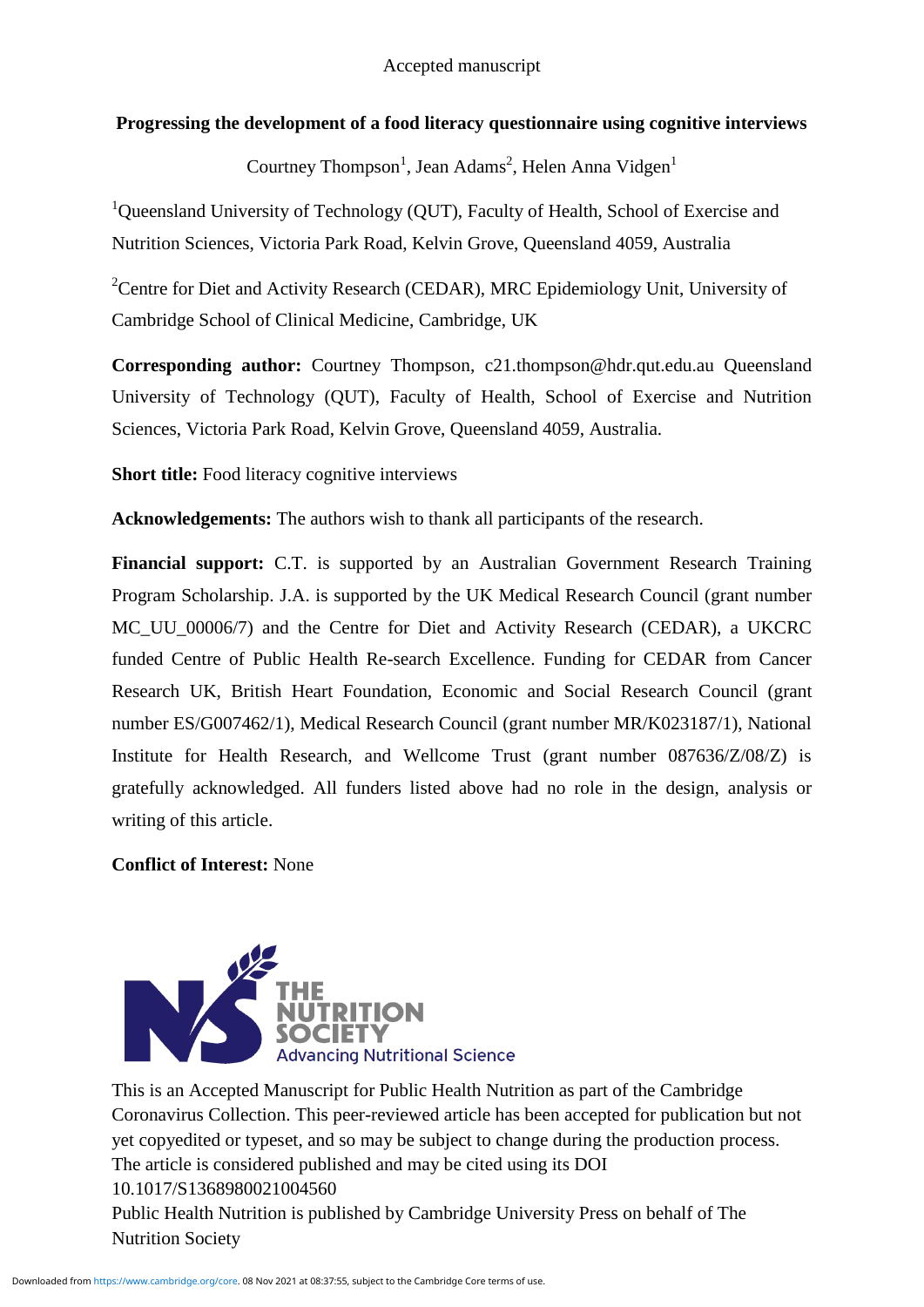**Authorship:** All authors conceptualised the study; all authors contributed to the methodology. C.T. conducted the interviews; all authors analysed the data; C.T. prepared the original manuscript. All authors reviewed and edited the manuscript, all authors have read and approved the final manuscript.

**Ethical Standards Disclosure:** This study was conducted according to the guidelines laid down in the Declaration of Helsinki and all procedures involving research study participants were approved by the University Human Research Ethics Committee (UHREC) at QUT, Approval Number: 2000000004. Written informed consent was obtained from all participants.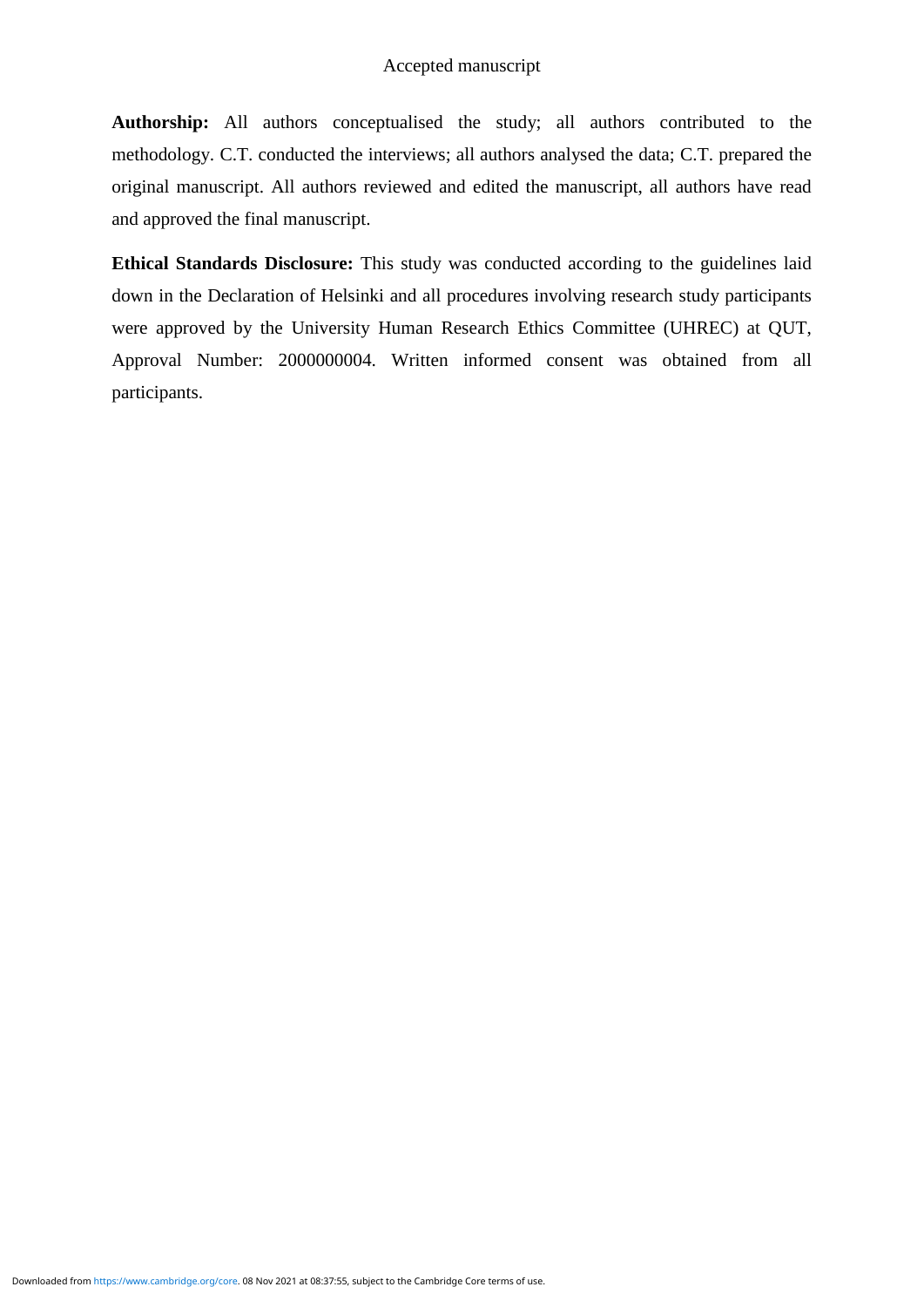## **Abstract**

Objective: Food literacy is the knowledge, skills and behaviours needed to meet food needs and determine intake and is conceptualised as 11 components under four domains of planning and managing, selecting, preparing, and eating. Previous measures of food literacy vary in their adherence to the conceptualisation and ability to capture totality of eating. This study aimed to determine items for inclusion and exclusion in a food literacy item pool and capture the general public's interpretation of everyday food literacy practices.

Design: Beginning with an item pool from previous studies, cognitive interviews were conducted using think-aloud and verbal probing methods. Data were first analysed for applicability, clarity, ambiguity, and logic, then for emergent themes to ensure items captured the totality of the participant's eating.

Setting: Australia

Participants: Australian residents over 18 years of age recruited via Facebook residential groups  $(n=20)$ .

Results: Of the original 116-items, 11 items had limited applicability; 13 items had unclear references; 32 items had lexical problems and 11 items had logical problems. In total, 29 items were deleted, 31 retained and 56 revised. Thematic analysis revealed participants limited their responses to consider only conventional practices such as grocery shopping, cooking and planned meals rather than the totality of their eating. An additional 84 items were developed to address eating out, incidental eating occasions and inconsistencies between participants assumed correct knowledge and that of public health guidelines. This resulted in a refined 171-item pool.

Conclusion: This study progresses the development toward a comprehensive, validated food literacy questionnaire.

**Keywords:** food literacy, survey, qualitative methods, think-aloud protocols, thematic analysis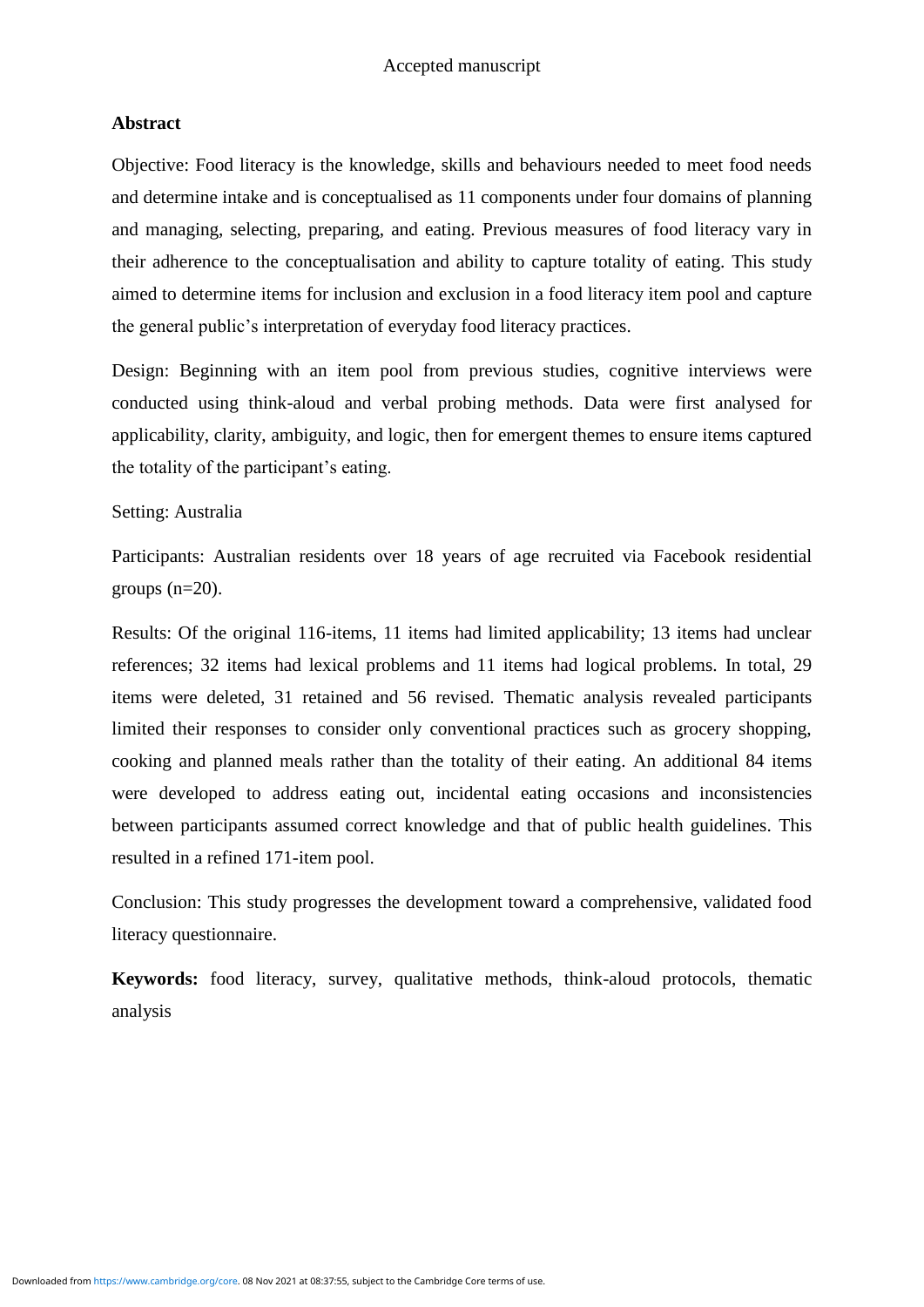### **Introduction**

Food literacy has been defined as "… a collection of inter-related knowledge, skills and behaviours required to plan, manage, select, prepare and eat food to meet needs and determine intake" and the "... scaffolding that empowers individuals, households, communities or nations to protect diet quality through change and strengthen dietary resilience over time."<sup>(1)</sup>. This definition is supported by a conceptual framework, consisting of 11 components of food literacy organised into four inter-related domains of planning and managing, selecting, preparing, and eating (see Figure 1). Although many definitions and frameworks of food literacy exist<sup> $(2-5)$ </sup>, this is the first to be empirically derived. It is also proposed as the most current, predominant approach to food literacy that significantly advances the field<sup> $(2, 4, 6)$ </sup>. However, many issues have been identified in the progression toward measurement of this construct. In a scoping review of food literacy tools, Amouzandeh et al.<sup> $(7)$ </sup> identified 12 questionnaires designed to assess food literacy. While some level of validation had been conducted on most tools, none comprehensively adhered to the proposed framework (see Figure 1) in capturing the four domains and 11 components of food literacy $(1)$ .

To progress measurement development, Fingland et al.<sup>(8)</sup> conducted a content validity study with 85 international experts across 20 countries to reach consensus on 151 previously validated items that reflected the Vidgen & Gallegos<sup> $(1)$ </sup> model in two rounds of feedback. Some consensus was achieved, with quantitative data resulting in 119 items retained. The next step to progress questionnaire development typically involves a face validity study to determine the general public's understanding around wording and interpretability of food literacy items. However, when qualitative data was analysed, experts agreed on constructs relating to food preparation, grocery shopping, structured meals and less on the planning and selection involved with eating outside of the home. With growing research highlighting the significant contribution of food preparation and consumption outside of the home to total dietary intake<sup> $(9-13)$ </sup>, it is integral this construct is effectively captured. Thus, we considered the need to capture further information regarding the general public's food literacy practices was critical in the development of a robust food literacy questionnaire. Building on existing work by Fingland et al.<sup> $(8)$ </sup>, the purpose of this study was to determine items for inclusion and exclusion in a food literacy item pool which reflected the four domains and 11 components of food literacy<sup>(1)</sup>. This involved conducting cognitive interviews with a sample of Australian adults, determining items to retain, revise or delete and thematically analysing responses to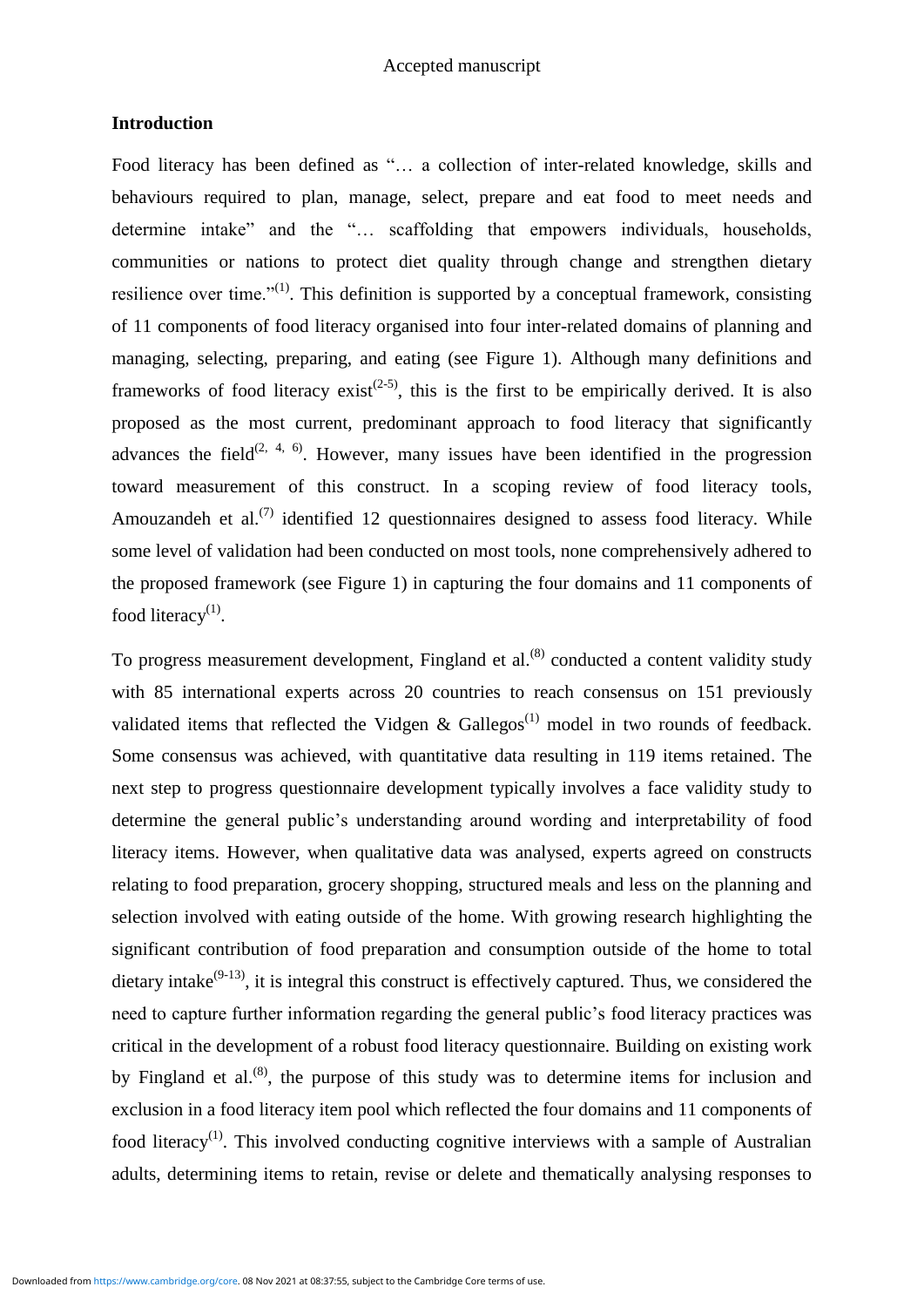understand the general public's interpretation of items relating to food literacy practices and ensure these were effectively captured.

#### **Methods**

Cognitive interviewing, a method used to study understanding, mental processing and responses to material presented $(14)$ , was chosen, for two reasons. Firstly, cognitive interviews allow for participants to identify areas of complexity within questionnaire tools, report social desirability bias and ensure question items and response options are not misleading $^{(15)}$ . Secondly, as cognitive interviews are exploratory in nature, they provide rich insight into ideas, attitudes and understandings on the construct under study which may help to generate items that more effectively capture the construct<sup> $(16)$ </sup>. Therefore, cognitive interviews extend beyond simple face validity techniques often employed in food literacy research (see Table S2) to determine which items are unclear and how they are unclear to guide questionnaire revisions. Conrad, Blair & Tracy<sup>(17)</sup> and Willis<sup>(18)</sup> report on two key procedures that characterise cognitive interview methods: think-aloud and verbal probing. These methods are commonly cited, often used in health research<sup> $(19-23)$ </sup> and more broadly consider the background social context that influences questionnaire items<sup> $(24, 25)$ </sup>. Think-aloud methods ask the participant to verbalise thinking as they answer the question<sup> $(26)$ </sup>, while verbal probing involves the interviewer asking the participant probe questions to further elucidate thinking; these probes can relate to comprehension, interpretation, confidence, judgement or recall and can be scripted or unscripted $^{(27, 28)}$ .

## Study participants and recruitment

We included participants who were residents of Australia, over 18 years of age, proficient in the English language and had not completed a nutrition or dietetic qualification<sup>(29, 30)</sup>. Participants were recruited between the  $26<sup>th</sup>$  May 2020 and 1<sup>st</sup> June 2020 via advertisements posted in eight residential Facebook groups in Queensland from lower  $(n=5)$ , middle  $(n=2)$ and high (n=1) socio-economic index levels with approximately 426,000 total members.

A sample size of 20 participants were recruited as Blair et al.<sup>(31)</sup> found that in samples of 5-50 participants, the identification of new questionnaire problems slowed at this sample size, and were therefore closer to achieving data saturation<sup> $(32)$ </sup>. Additionally, similar studies reported data saturation at 14 and 18 interviews, respectively<sup>(33, 34)</sup>. Participants completed an online screening questionnaire via KeySurvey<sup>(35)</sup> determining age, residency status, highest level of education and whether they had previously obtained a nutrition qualification. They also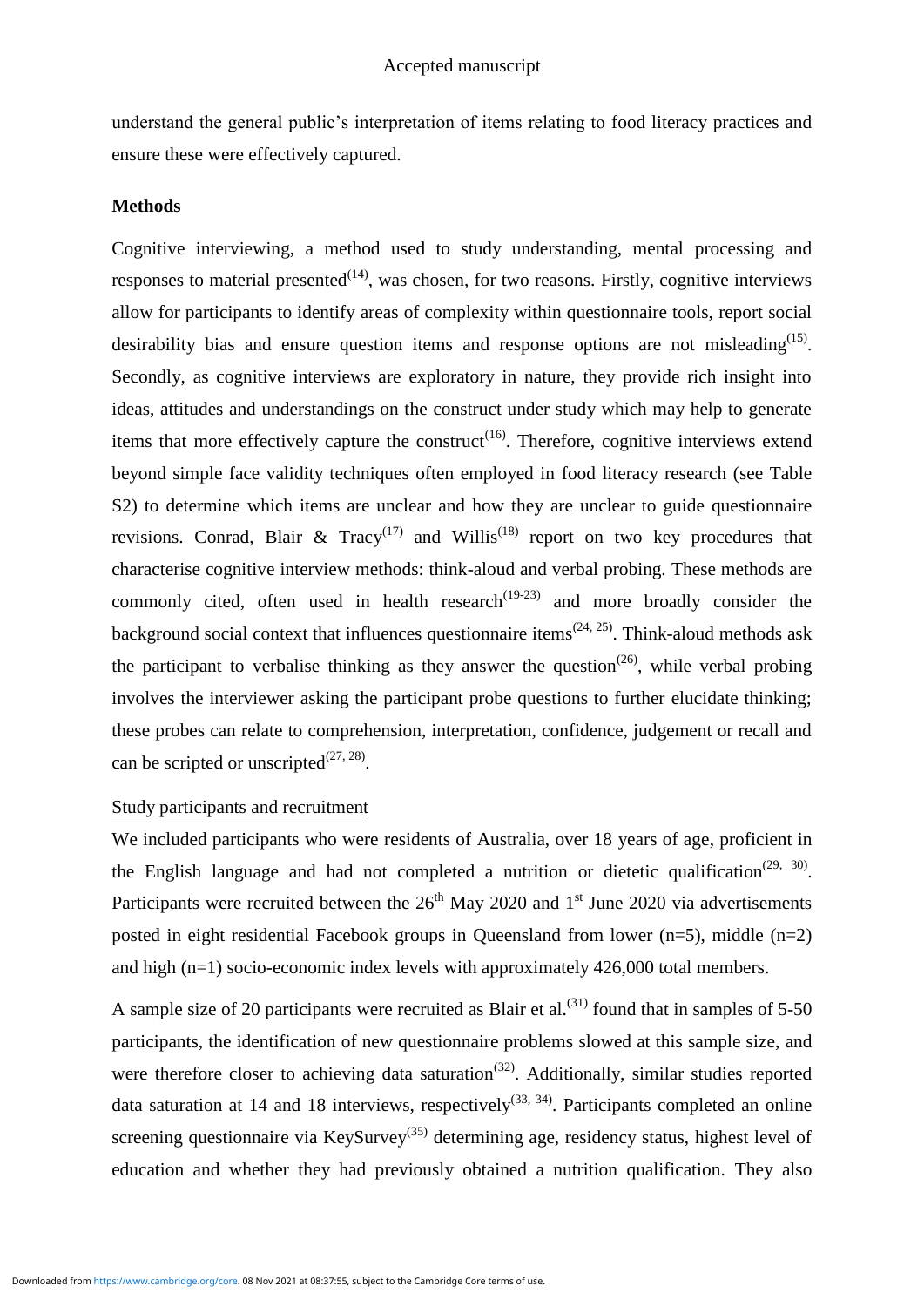provided their contact details and availability over a two-week period to participate in the interview. Eligible participants were emailed a calendar invite to attend a private, password protected video conference meeting via  $\text{Zoom}^{(36)}$  with the first author (C.T.). Zoom was chosen for the cognitive interviews due to the COVID-19 pandemic which prevented inperson data collection and to allow for a more geographically diverse sample. The following demographic data was also collected in addition to that obtained during screening, in order to ensure representativeness of the sample: gender (target of 10 males, 10 females), main job (categorised using the Australian and New Zealand Standard Classification of Occupations<sup>(37)</sup> if employed for payment or profit, and according to the Australian Bureau of Statistics Census categorisations if not<sup> $(38)$ </sup>) and postcode (to determine socio-economic advantage and disadvantage) using  $SEIFA^{(39)}$ .

## Item pool

The development of the pool for testing began with the inclusion of items which had achieved consensus in a related content validity study by Fingland et al.  $(2020)^{(40)}$ . Quantitative feedback, in the form of likert scale content relevance resulted in 119 items being retained. Qualitative feedback, in the form of open-ended comments on these 119 items were re-analysed for issues relating to readability, wording and understanding, resulting in 15 items excluded, 75 items rephrased and 12 new items developed. Overall, 116 items were included in the preliminary food literacy questionnaire assessed in this study (see Table S1). The Flesch Reading Ease test score was 68.0 (on a 100-point scale, with optimum scoring between  $60-70$ <sup>(41)</sup> and the Flesch-Kincaid Grade Level test, determined using average sentence length and average number of syllables per word across a document, indicative of the grade level the text can be understood at, was  $6.1^{(42)}$ .

#### Cognitive interview methods

Think-aloud interviewing protocols<sup> $(25)$ </sup> were used for the cognitive interviews, whereby participants were asked to read the item from the food literacy pool out-loud from a PowerPoint<sup> $(43)$ </sup> slide and verbalise their thoughts as they answered the question. Verbal cognitive probing was used to elicit more detailed information on how participants understood and made judgements about items<sup> $(19)$ </sup>. Table 1 presents an example of how the Willis & Artino<sup>(25)</sup> 'think aloud' interview method was applied. Additionally, unscripted probes were used based on respondents behaviour during the interview (e.g. frowning,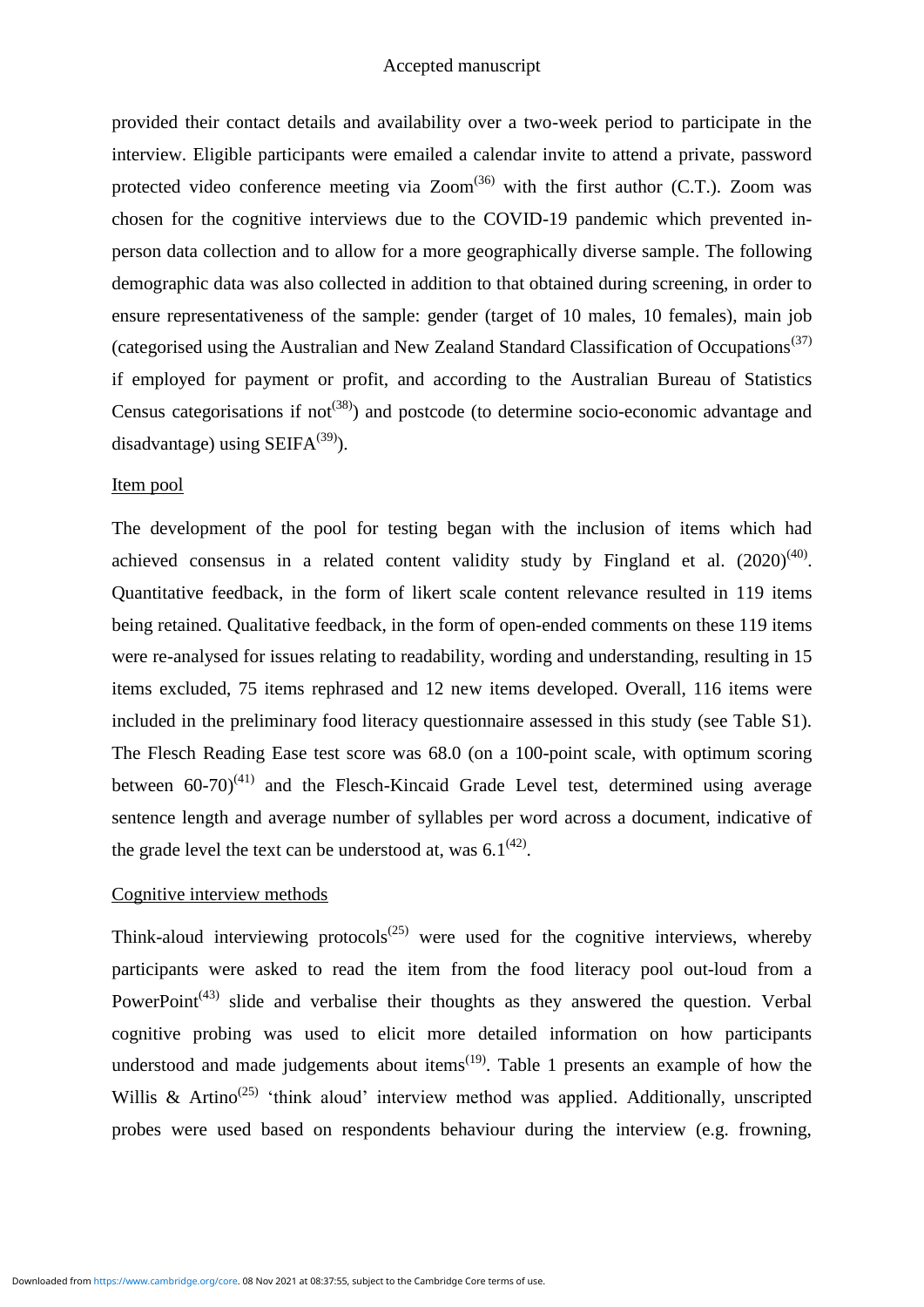hesitation, re-reading of items, pausing) to identify question similarity, language and problem-solving processes $^{(20)}$ .

#### Data collection

On attending the video conference, participants were provided information about the study, able to ask further questions about participation and given the opportunity to opt out or provide written signed consent via KeySurvey. Eighteen (90%) of participants had cameras on during the interviews and two (10%) asked to keep cameras off. Participants were allocated using a random number generator to respond to items from two of the four domains of food literacy; therefore, all domains and components were reviewed 10 times. At the end of each component, the food literacy framework was displayed and participants were asked to comment on whether the items they just reviewed assessed the component and if not, provide suggestions for alternate items. Participants received a \$15 e-voucher for participation.

#### Data analysis

Interviews were audio and video recorded and auto transcribed using the transcription function in video conference software, Zoom, Version 5.3.1. The interviewer (C.T.) checked and edited all transcripts for accuracy. The completed transcripts were imported into NVivo  $12<sup>(44)</sup>$  for analysis. Nodes for each item under the domains and components were developed and participant responses to each item were highlighted and categorised into the appropriate node.

Data was analysed using a combination of two methods proposed by Conrad & Blair<sup>(45)</sup> and Knafl et al.<sup>(46)</sup>. The resulting coding scheme consisting of four categories and corresponding notes in NVivo were created. This comprised: a) limited applicability: defined as comments noting groups or situations for which the item would not be appropriate<sup> $(46)$ </sup>; b) unclear reference: defined as a lack of clarity regarding what situation the item is intended to address<sup>(46)</sup>; c) lexical problems: defined as comments about meaning of words or terms that are confusing or ambiguous<sup> $(45)$ </sup> and; d) logical problems: defined as items which captured the same information in previous sections<sup> $(45)$ </sup>. All responses were coded by two researchers, C.T. and H.V. independently and discussed if there was disagreement.

Secondly, the number of issues for each item identified from the coding scheme were then used to inform whether items would be retained, revised or deleted in line with similar methods reported by Knafl et al.'s<sup>(46)</sup>. If only one person commented on an issue with an item, the item was retained as it was. If the problems identified could be addressed by re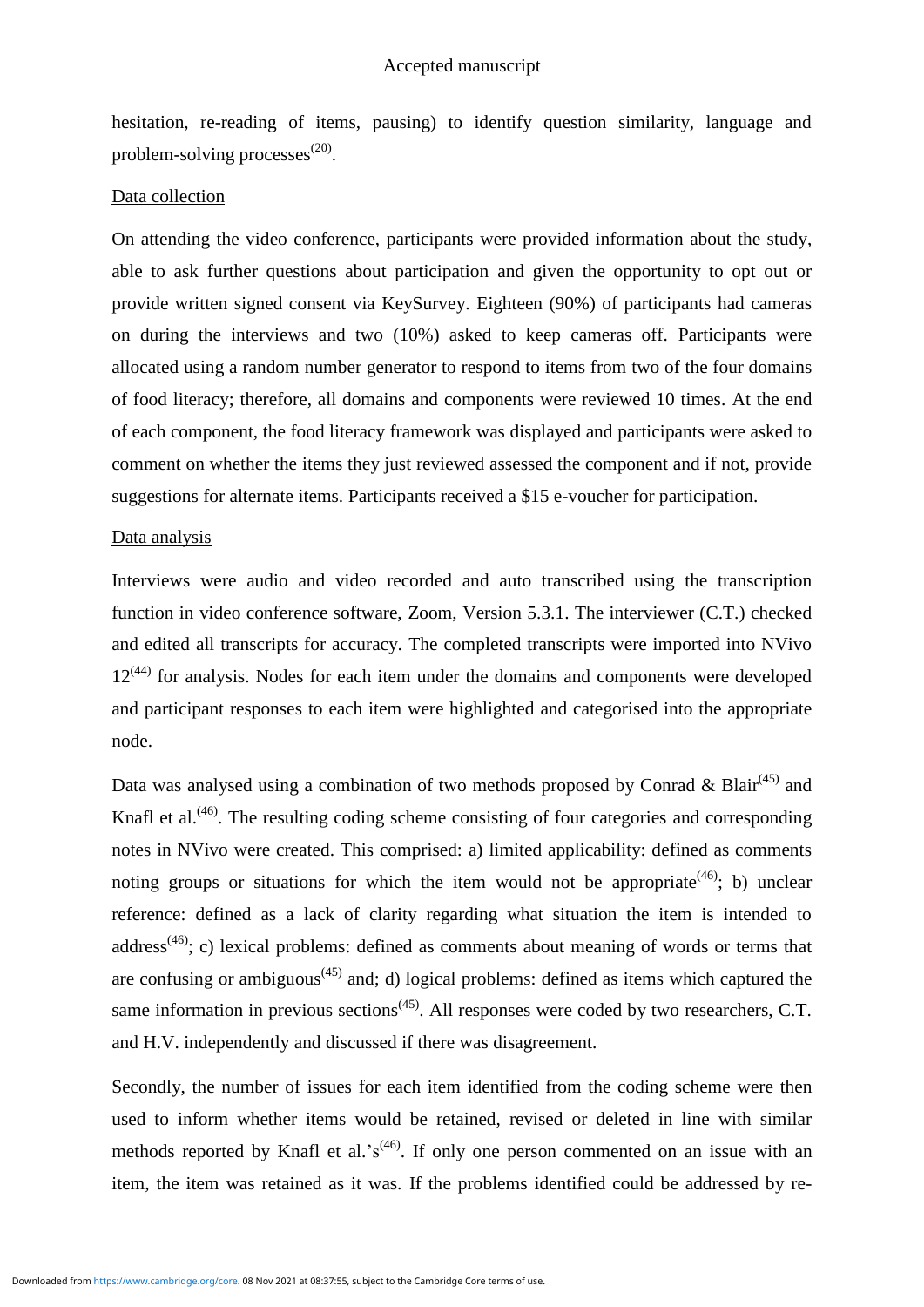wording, the question was revised. If there were multiple, competing interpretations of the item or substantial problems that could not be addressed by rewording, the item was deleted.

C.T. and H.V. thematically analysed responses, and differences in coding scheme allocations to items were discussed until agreement was reached. Any revisions to existing items or development of new items by the two authors were reviewed by J.A.

## **Results**

#### Participant characteristics

The screening survey was opened 733 times. One-hundred and twenty-five people (17%) partially completed the screening questionnaire, with 45 exiting prior to providing their name and email address (36%) and 80 exiting prior to providing availability for the interview (64%). Overall, 60 people completed the screening questionnaire (8%). Of these, 31 people were contacted to participate in an interview (52%); of whom nine did not respond to the initial email or the follow-up email inviting them to participate (29%) and two people agreed to participate but did not attend the interview (6%). Overall, 20 people participated, for whom the demographics are summarised in Table 2.

## Classifying and responding to issues identified in participant comments

The average interview time was 48 minutes (range 31-97 minutes). Overall, 58 out of the 116 items (50%) were identified as having one of the four categories of issues; 115 participant comments relating to item were reported, 49% of which related to lexical problems (Table 3). Component 2.2, 'Determine what is in a food product, where it came from, how to store it and use it' was identified as having the most participants comments and most comments per items (2.0, Table 3), while 1.3, 'Make feasible food decisions which balance food needs with available resources' and 4.2, 'Demonstrate self-awareness of the need to personally balance food intake. This includes knowing foods to include for good health, foods to restrict for good health and appropriate portion size and frequency' had the least (0.3, Table 3). Overall, 31 items were categorised as retain, 56 as revise and 29 as delete.

## *Limited applicability*

Eleven of the 116 items were identified by participants as not being applicable to all situations. Issues were identified relating to component 1.1, 2.1, 2.2, 3.1, 3.2 and 4.3 (see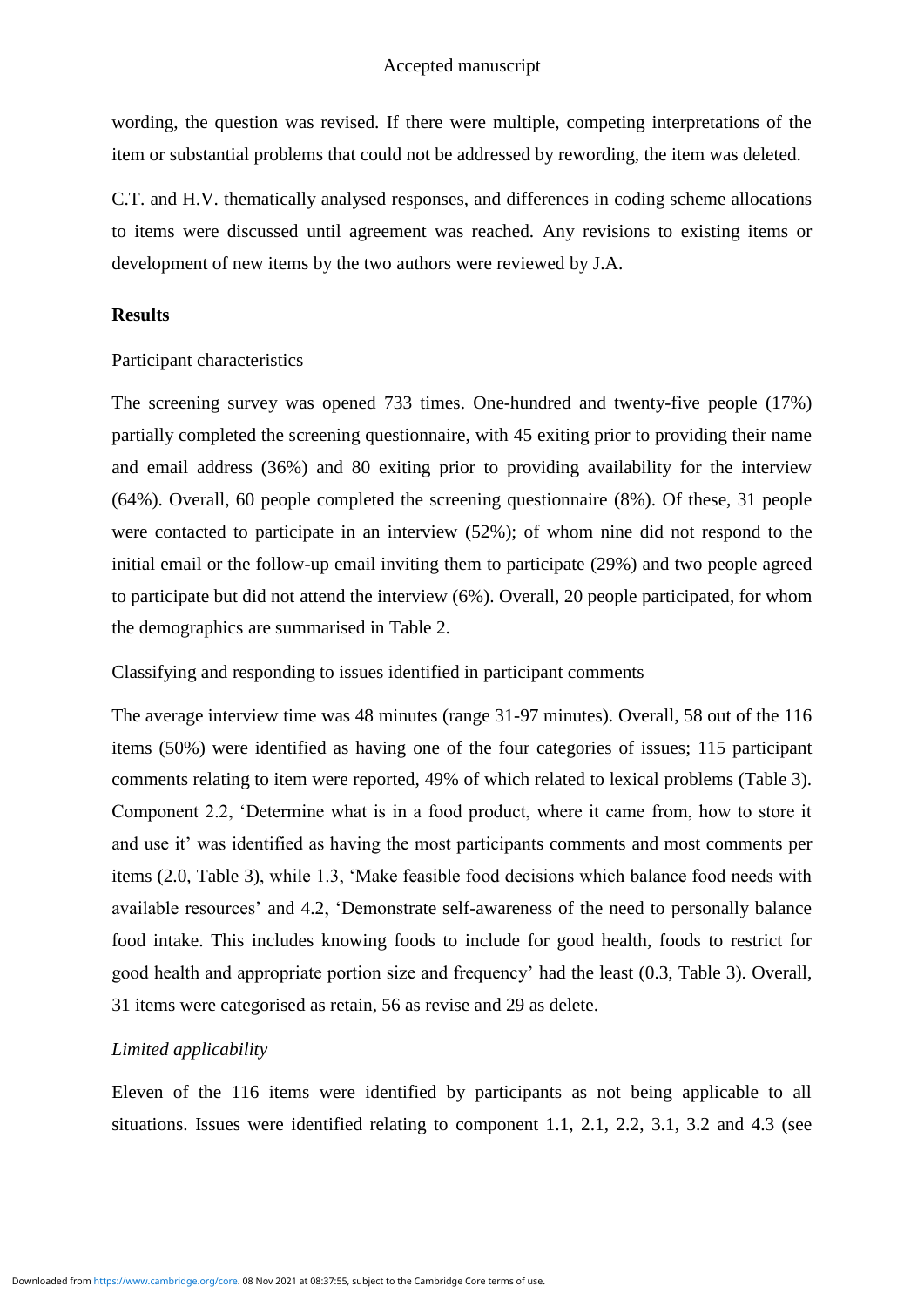Table 3). Overall, items described typical living or food provisioning contexts that did not apply to all participants or were compound items. Examples of each are described below.

Reflected different living contexts: For Item 3 4.3, 'In my household, people often eat at different times' some participants responded stating that: "…it doesn't apply because yeah I live on my own, so I can't really give an answer for that one I'm afraid." (Participant 3) and: "I'm in a funny household at the moment… some people live alone." (Participant 15). The same issues were identified with item 6–4.3, 'I often eat together with other people'.

Reflected different food provisioning contexts: In item 3 1.1, 'I try to purchase a variety of different food even if it costs more', a participant stated they, "… "don't do the buying… if you're not the primary purchaser of the food then…I don't know." (Participant 7).

Compound questions: In item 1\_3.2, 'I wash or peel fruit and vegetables before eating them' participants stated: "…I don't peel all fruit and vegetables before I eat them? But I do wash everything before I eat them." (Participant 14) and: "I agree to a certain extent with that, yes, I wash them. But I don't always peel fruit or vegetables before eating them…" (Participant 20).

To broadly address these issues, an answer option, 'I don't live with other people/I live alone' was included to capture varying household situations, response options endpoints were changed from a strongly disagree to strongly agree to a never to always and compound questions were either split into two items or deleted to only address one part, based on the aspects participants believed the item should focus on (e.g. 'I wash fruit and vegetables before eating them').

#### *Unclear reference*

Thirteen of the 116 items were identified by participants as requiring clarification. Issues were identified most with component 1.2 (five comments), as well as 1.1, 2.1, 2.3, 3.1 and 4.3 (see Table 3). Overall, items needed clarification because they reflected unclear contexts; typical food purchasing, food provisioning or food socialisation behaviours that differed among participants or were vague. Examples of each are described below.

Clarity around location of food purchasing: In item 5\_2.1, 'I find the foods I prefer to eat', participants commonly thought of the grocery store, opposed to other food sourcing occasions. For example, "So, is this like a grocery store or just anywhere?" (Participant 8). Comparably, with item 6\_2.1, 'When I'm in a new place, I find the foods I prefer to eat',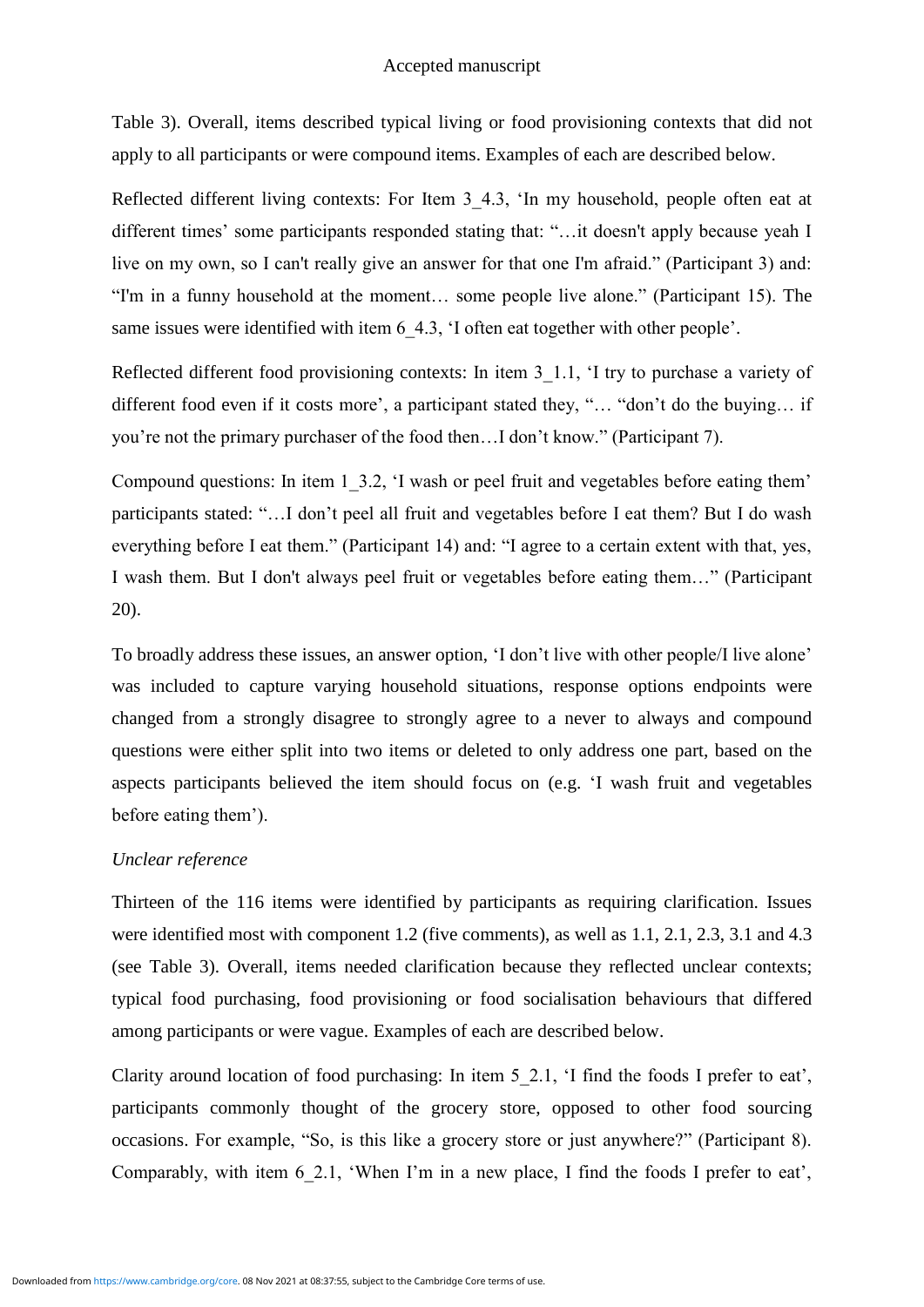participants needed clarification, but tended not to consider the grocery store: "So, does that mean eating out or?" (Participant 15).

Clarity around food provisioning: In item 5\_1.2, 'I often prepare meals in advance to be eaten outside the home' (1.2), participants were unsure of the setting: "So, I'm assuming this means if we're heading out for, mainly for work or if we're going for a picnic or something, I guess? Or if my kids are going to school?" (Participant 6) and: "I would agree, strongly with that, if that's referring to me going to work?" (Participant 7).

Clarity around eating settings: The intent of item 7\_4.3, 'If I'm with other people, it is of great value to me to eat together' was to determine the centrality of food in social settings, though this was not well understood: "So, sorry, does that mean if like, I'm with other people and I'm the only one eating or like if…" (Participant 8) and: "With this one is this meaning like, if I'm with other people, we all eat together or kind of like, yeah?" (Participant 19).

Clarity around definitions of a term: In item 1\_1.2, 'I often plan meals ahead', timeframes were not included and participants sought clarification on this: "Ah… when you say ahead, like are we talking like a couple of days or are we talking like weeks?" (Participant 3). "Okay. But how far ahead? I often plan meals ahead… so what do you, what's your idea on ahead, a week ahead? Two days ahead?" (Participant 10).

To broadly address these issues, occasions were more explicitly defined, e.g. grocery store or a restaurant, work or place of study, day or week, while food socialisation was more explicitly described in terms of food centrality and relationships, e.g. 'Food is a central part of how I make friends or form relationships with other people'.

## *Lexical problems*

Thirty-two of the 116 items were identified by participants as problematic or difficult to understand due to wording that was confusing or ambiguous. Issues were identified most with component 2.2 (six comments), alongside 1.1, 1.3, 2.1, 2.3, 3.1, 3.2, 4.1 and 4.2 (see Table 3). Overall, the items needed revising because specific terms used were confusing or ambiguous and needed defining. Examples of each are described below.

In item 4–2.2, 'When eating out, I can make a judgement on what's in the food I've selected', participants needed clarification on the term 'judgement': "Does that mean like the nutritional information or the ingredients?" (Participant 8) and: "…Are you asking about, can you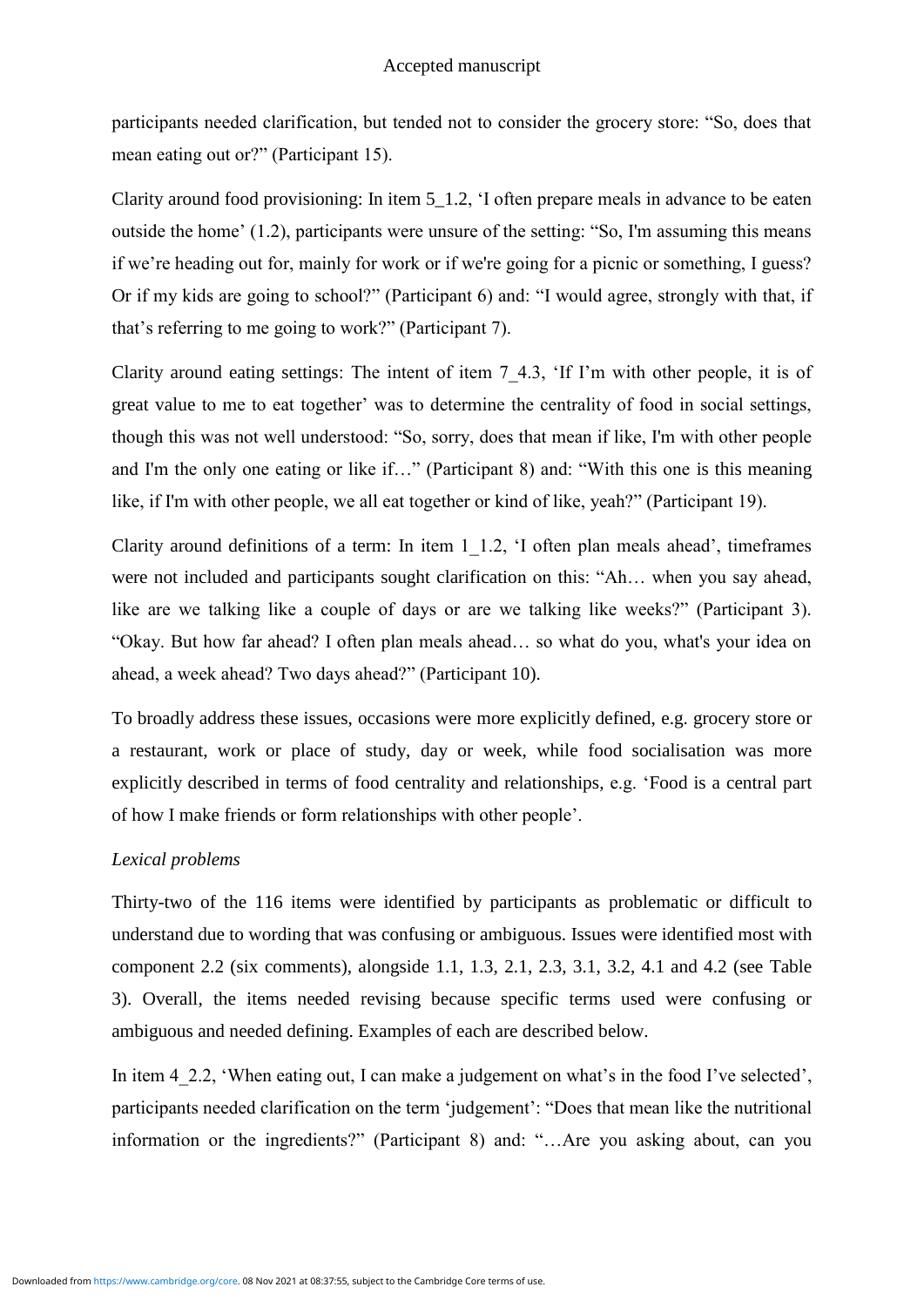identify what's in the food you've selected from the menu or what you're being told or you're just making a judgement on what you think is in it?" (Participant 20).

In item 4 4.1, 'The type of food I eat influences whether I will experience particular illnesses', participants were unsure what 'particular illnesses' meant: "Do you mean like cold and flu illnesses or like cancer illnesses?" (Participant 9) and: "I don't, particularly have many allergies or anything like that to foods, which is great… Is that the sort of illnesses you mean?" (Participant 15).

Item 8 3.2, 'I always store meats and dairy at low temperatures' needed clarification by participants with regards to the meaning of 'low temperatures', for example: "Well, I think my fridge is at a low temperature. I don't know what, maybe you need to specify what low temperatures are? (Participant 4) and: "…I think I assumed you meant like, that most people already keep them in the fridge but you want to keep them colder than a fridge." (Participant 9).

To broadly address these issues, terms identified as unclear were more clearly defined. For example, 'When eating out, I can make a judgment on the nutritional value of the food I've selected', 'Eating foods high in saturated fat increases your risk of cardiovascular disease' and 'To prevent food poisoning, your refrigerator temperature should be at or below 4 degrees Celsius'.

# *Logical problems*

Eleven of the 116 items were identified by participants as having similarities to or overlapping with other items. Issues were identified relating to component 1.2, 2.1, 2.2, 2.3, 3.1 and 4.3 (see Table 3). Overall, items were similar because participants perceived them to be addressing the same constructs. Examples of each are described below.

In item 9 2.1, 'When I'm in a new place, I find the foods that align with my values' participants stated it was similar to a previous item, 7\_2.1, 'I find the foods that align with my values': "I think this is kind of similar to the other question... (Participant 3) and: "It's similar to a previous question… So, whether that was a new place, new restaurant, new, you know, it would be a similar thing." (Participant 20).

Item 10\_2.2, 'I know what's in food I could buy if I'm eating out' was identified as having similarities to previous items. One participant commented similarities to item 4 2.2, 'When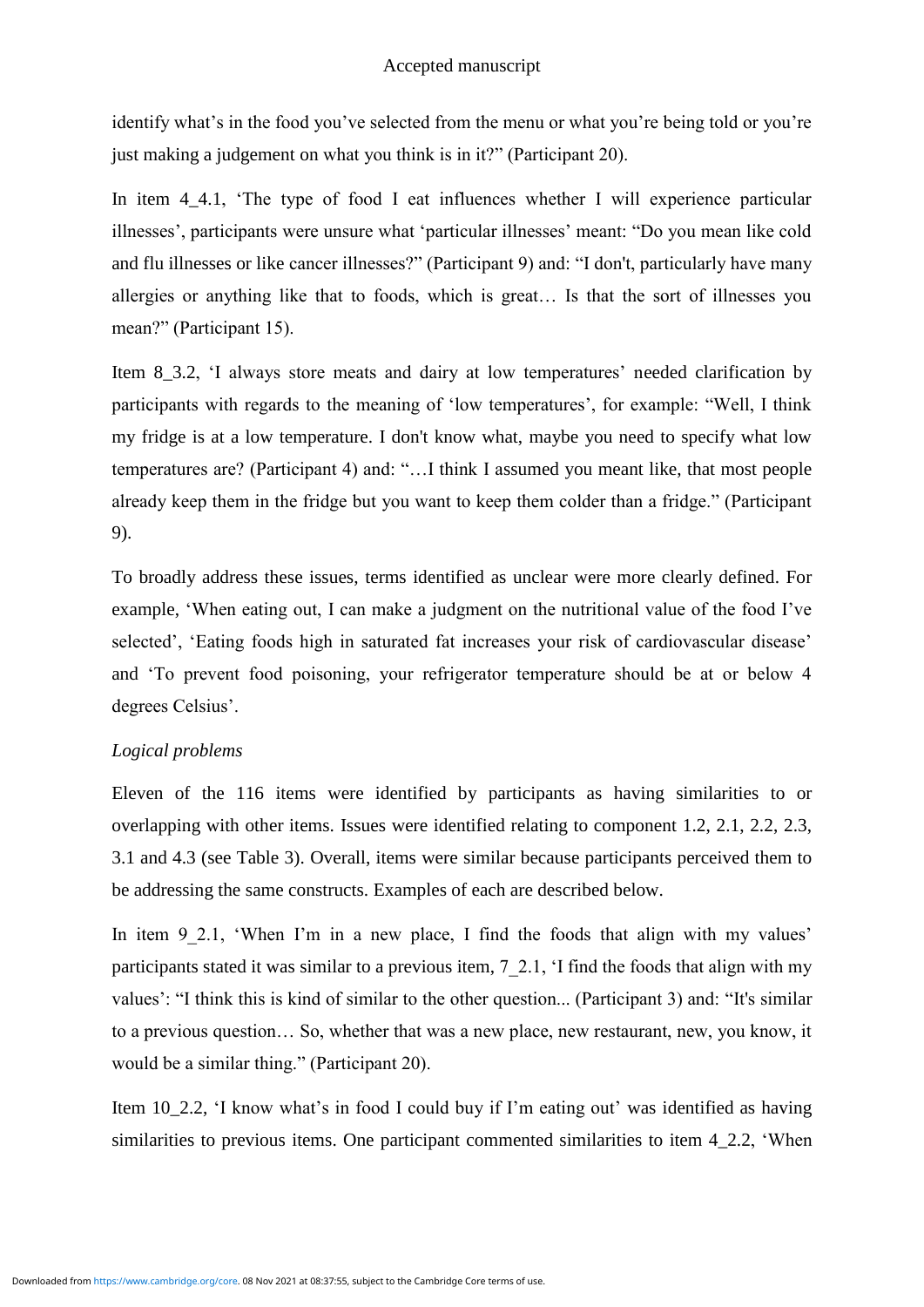eating out, I can make a judgement on what's in the food I've selected': "Yeah, just, I strongly agree, based on what we've talked about in previous items." (Participant 15).

In item 16 3.1, 'I have the skills to prepare and cook the foods I prefer' participants commented on the similarity between this item and item 4\_3.1 'I have the skills to prepare and cook affordable foods that I prefer'. This included feedback such as: "I think we went through this one didn't we? (Participant 7) and "…I feel like, I feel like there was a similar question." (Participant 9).

To address these issues, one of the items that was identified as being similar was deleted; in this case, 9 2.1, 10 2.2 and 16 3.1.

#### Thematic analysis of food literacy practices across domains

Analysis of item responses across the domains revealed participants limited their responses to particular food preparation or purchasing scenarios, such as cooking at home and grocery shopping, rather than the totality of their eating which included pre-prepared meals and takeaway or those consumed outside of the home at restaurants or cafés. Eleven examples are described below.

## *Planning and managing*

Most items in domain 1, 'planning and managing', were interpreted in the context of food preparation in the home environment. For example, 1\_1.2: 'I often plan meals ahead': "…it so heavily depends on how much I feel like cooking, it could be, you know, a case of I only have the mental capacity to make a sausage sizzle that day..." (Participant 2), "...(if) I've got a heavy week of assignments and work I will, you know, that's when I will do like, a massive spag bol…otherwise if I know I've got like a really slow week I like to then take the time to cook a good, you know, really flavoured full meal." (Participant 3), "… I certainly have an idea for the week. I know this week we're having pumpkin soup one night, we're having, I made a Japanese stir fry last night." (Participant 6).

Additionally, items related to food purchasing were always described in the context of grocery shopping. In item 2 1.3: 'I often compare prices before I buy food': "'I'll just use milk straight up. You know you look at the price per litre. I have my own brand of milk, I buy Norco, but like if I was, you'd look at litre per price, like so say it's like \$1.10 per litre and the other one might be \$1, I don't know, \$1.80 per litre. I'd look at that price difference." (Participant 3) and: "If it's like, for example, rice, I don't really care. I just buy home brand because it's just rice, like it tastes the same? But some things, like for example, chocolate, I'd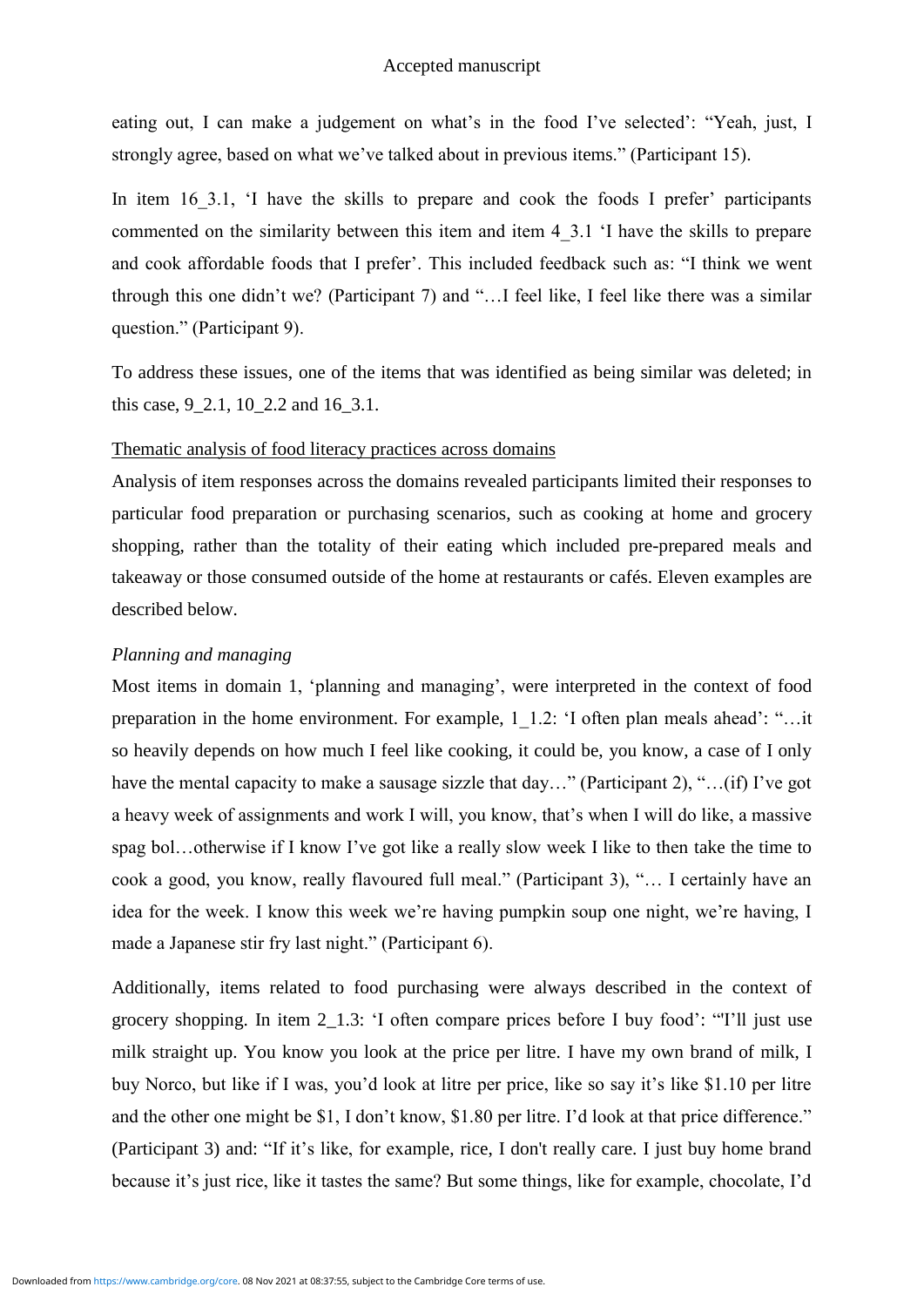rather buy Cadbury then home brand." (Participant 12). Similarly, in item 3\_1.3: 'I try to get the best food for the best price': "100% agree, yep price is a big thing. I just think about meat… that's probably the biggest competitor, let's be honest, you know, meat prices will vary so heavily." (Participant 3) and: "(My partner) loves pickles. He will go for what he thinks is tasty… even though it's more expensive than the home brand ones." (Participant 20).

However, when it came to item 1\_1.3: 'I know how much money I spend on food in an average week', one participant did describe budgeting in relation to eating out: "Yeah, I'd agree on that one. I roughly, like in a normal week when I'm at uni, I'd probably spend a bit more money 'cos sometimes I do take-out at uni. But I roughly know how much I spend." (Participant 12).

## *Selecting*

In domain 2, 'selecting', constructs such as environmental or ethical impacts of foods were not well understood. For example, item 2\_2.1: 'I consider the environmental impacts of the foods I eat' was always considered in the context of caged eggs and red meat, not processed foods or food delivery services<sup>(47)</sup>: "I do, because I did consider being a vegan at one stage because of the environmental impact, particularly of meat." (Participant 17) and: "I always trying to buy free range chicken and free-range eggs." (Participant 11).

There was more consideration of different eating occasions in this domain. For example, item 5\_2.1: 'I find the foods I prefer to eat', "So, is this like at the grocery store?" (Participant 8) and: "I'm sort of looking at that thinking like when I'm eating out and also in the supermarket, markets." (Participant 17) and item 6\_2.1: 'When I'm in a new place, I find the foods I prefer to eat': "I guess with the question when I'm in any place I'll like really peruse the menu and make sure that I find something that I know I will like?" (Participant 1), "I'm thinking of a restaurant or café. When I'm thinking twice about that, it could be at someone's house as well." (Participant 11) and: "I kind of thought of, like, a new like neighbourhood with like a shopping centre kind of area." (Participant 8).

Additionally, in item 2\_2.3 'I can predict what processed or convenience foods will be like before I buy it', participants considered different settings for obtaining these foods: "I'd say neutral and I kind of think of this one like fast foods, like there's such a variance in like… like quality, I guess, of food." (Participant 1). "Not always. If you, it depends on the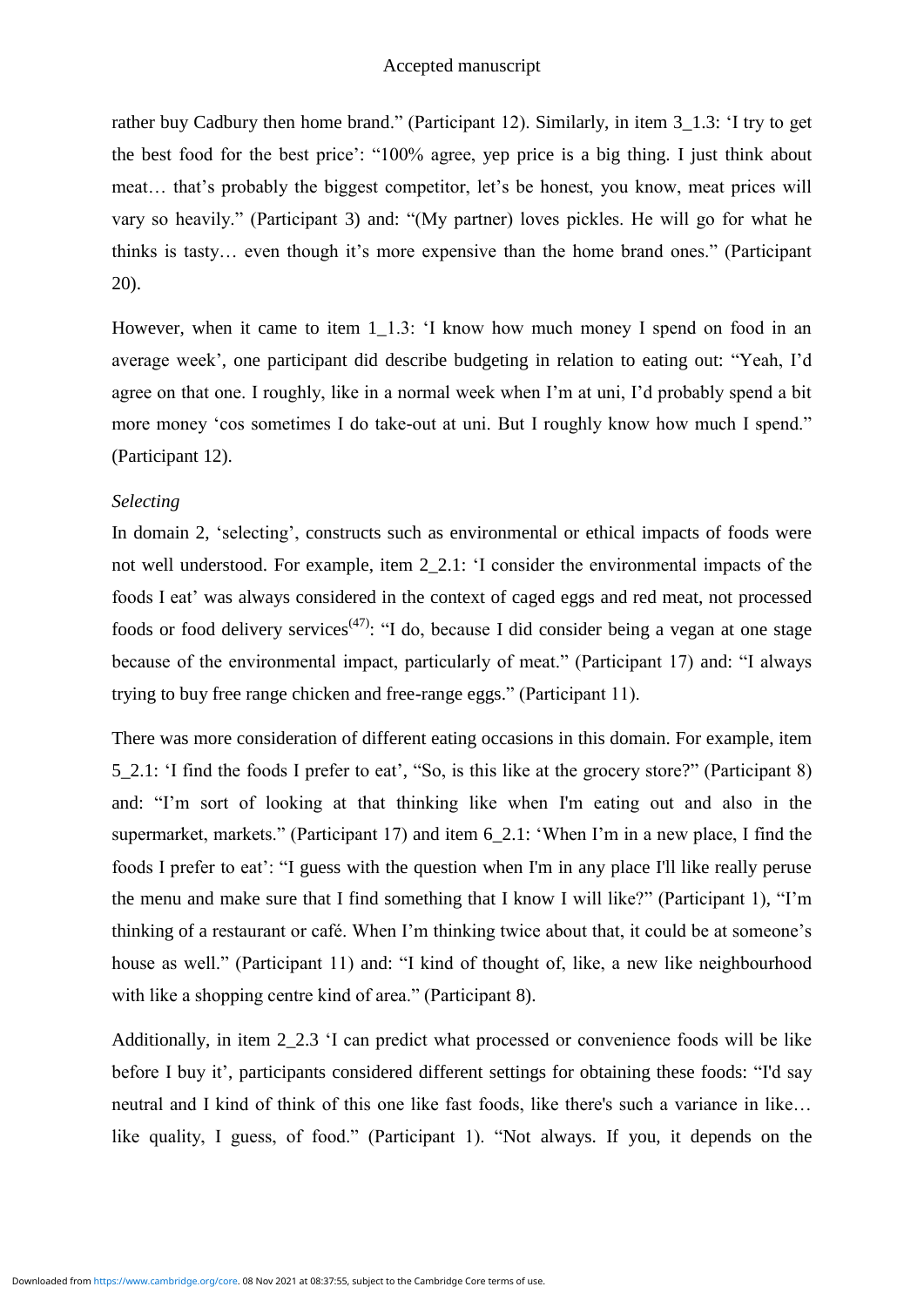packaging they're in. So if they've got some kind of coloured packaging, you can't see through, you can't see." (Participant 5).

#### *Eating*

In domain 4, 'eating', items on knowing foods to eat and restrict for good health were answered incorrectly when considering information in the Australian Dietary Guidelines<sup>(48)</sup> and supporting documents<sup>(49)</sup>. For example, in item  $6$  4.2, "Processed meats, I'd put that in enjoy. I'm a little bit not great on that, but again, I see it as a bit of protein coming in." (Participant 3) and: "Milk yogurt and cheese, I think you need to limit." (Participant 11).

Further, items about the nutritional content of foods were interpreted in the context of the grocery store, for example 2\_4.2: 'The nutritional content of food products is important to me when deciding what foods to buy'. "So I think of that as like the micronutrients on the back of like a box of cereal or something." (Participant 1), "I'm not going to buy these sugary muesli bars for my kids or juice boxes or poppers or whatever you call them 'cos it's just all full of sugar, they should just be drinking water." (Participant 11) and: "I do now read labels, I particularly look at the, the sugars and the salts. I'm amazed at how much salt is in some preparations." (Participant 14). However, in the context of social eating, most interpreted this to mean outside of the home, for example, item 2\_4.3: 'Eating with other people is about more than just food'. "I would say I agree with that because usually we like, go out for coffee or a meal is like, kind of a social event." (Participant 8). "I find food a great way of bringing people together and starting conversations… inviting someone over for dinner or going out for dinner with someone is like, a reason to get together." (Participant 9).

#### *Additional items*

To address the issues described above, where there was confusion or responses varied among participants relating to the location of planning, selecting, preparing or consuming food outside of the home, five items were split to preface the occasion, e.g. 'When food shopping I…' and 'When buying from a restaurant, café or takeaway I…'.

Participants also gave feedback about whether items had comprehensively addressed the component of the Vidgen & Gallegos model<sup>(1)</sup> they were reviewing (see Figure 1 for component names).

For component 1.1: "... the thing that you're trying to gauge is prioritising money and time for food, but I didn't see any questions about if you are low on certain money items as a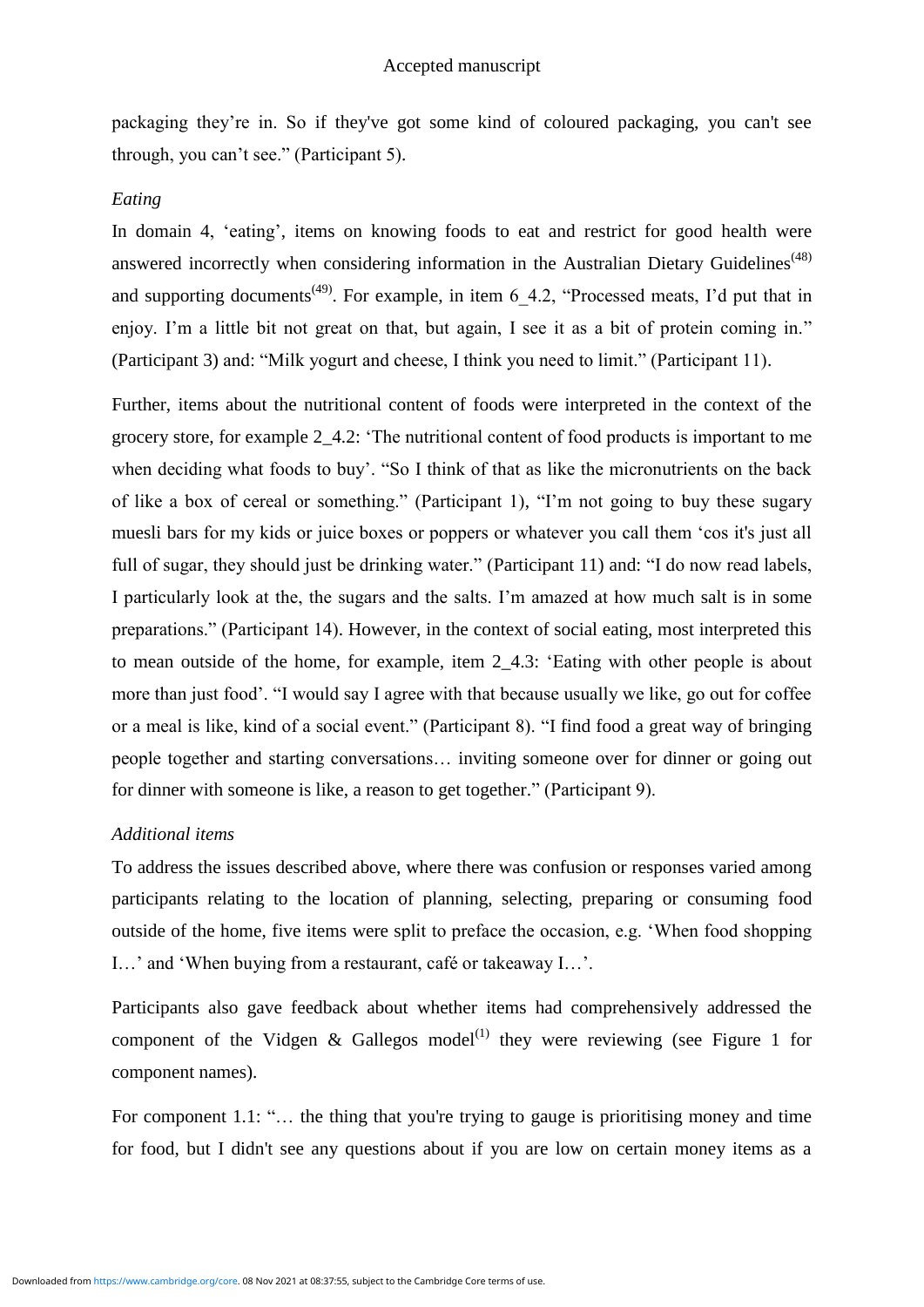follow up question, what kinds of food do you prioritise if you only have enough money for one out of three or something." (Participant 1).

In component 1.3: "Yeah, I didn't see too many questions regarding hunger in the actual questionnaire, but in the heading it does say that hunger would be a thing. But if you're in a situation where you're more hungry than you have time to prepare food, how do you decide whether or not to cook or what do you make instead." (Participant 1).

In component 2.2: "I think a way to incorporate the storage of food is, you know, do people know how the food is stored before it gets on the shelves… like, do they know how that (fresh foods) transported or how it goes from farm to shelf. And if they did know, would it change their minds about the choices that they make of which foods to buy." (Participant 13).

For component 3.2: "Maybe, maybe you could've ambushed someone with what the specific safe food temperatures for food." (Participant 16).

In component 4.2: "That's the only thing, is do I know what proper portion sizes of are for each, category thing? I mean like, the recommended red meat intake is a lot less than what we eat. So, things like knowing if you were to have a portion of red meat, what size steak is that?" (Participant 9).

Overall, 84 additional items were added. Forty items were added due to splitting existing items (seven resulting from prefacing the occasion, 33 added based on thematic analysis), while 44 new questions were developed based on participant feedback relating to comprehensively addressing the components.

## **Discussion**

The purpose of this study was to progress the work conducted by Amouzandeh et al.<sup>(7)</sup> and Fingland et al.<sup>(40)</sup> to develop a food literacy questionnaire. This study refined an item pool that reflects the four domains and 11 components of food literacy described by Vidgen & Gallegos<sup>(1)</sup> and provided insight into food literacy practices of Australian adults.

# Cognitive interviews and food literacy practices

Cognitive interviews effectively identified complexities with items in the original item pool. Only 31 items were retained as they were, with most being revised or deleted due to feedback from general public participants (73%). This was unexpected, as all items in the pool were from tools that were described as being previously validated. However, on more detailed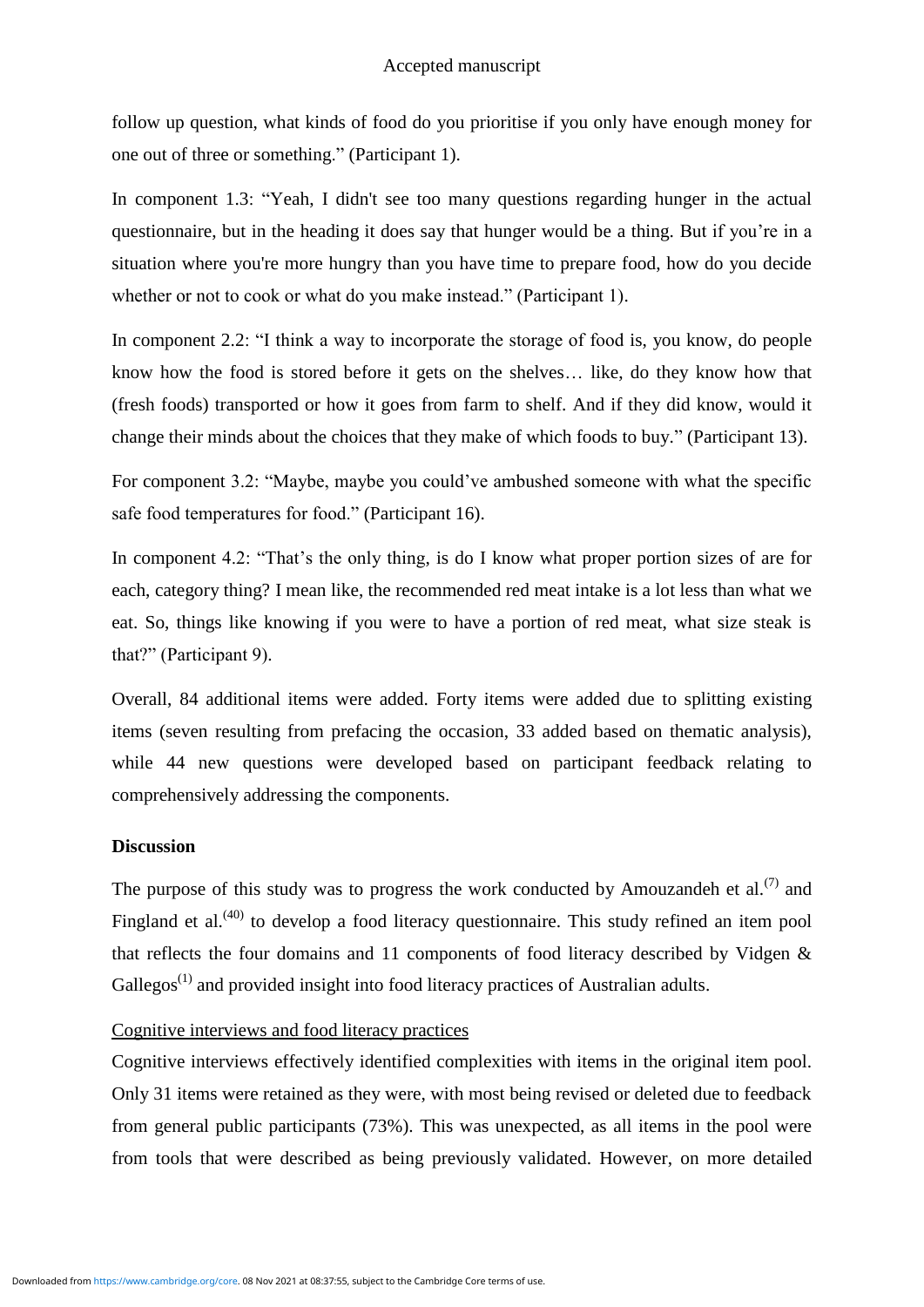review we identified that only 22 of the 66 tools (33%) where items were sourced from conducted interviews with the general public to assess understanding and interpretability of items: only one of which described using cognitive interview methods with adults (Table S2). While conducting a face validity study provides some insight into items, this study found that while participants understood items, their interpretation varied from the intended purpose of the question by researchers. Items in component 4.1 and 4.2 on knowing foods to eat and restrict for good health were answered as something participants could do, however further conversations resulted in responses that were not consistent with public health nutrition guidelines in Australia<sup>(48, 50)</sup>. This highlights the value of conducting cognitive interviews to determine if items are interpreted and consistently responded to, particularly around conceptually challenging constructs.

Overall, participants largely understood the concept of food literacy, evident through their responses and recommendations for items that would more comprehensively address the components of food literacy. Additionally, thematic analysis of participants' responses highlights that items in the food literacy questionnaire only captured food literacy practices and eating occasions such as grocery shopping and eating at home as opposed to purchasing pre-prepared foods and eating out at restaurants or cafes. This is problematic as it is likely to misrepresent an individual's food literacy. Participant feedback and recommendations at this stage were integral in building on existing items to specify the context or occasion. Understanding people's food literacy practices is critical as inclusion of recommendations in dietary guidelines and other public health nutrition advice is increasing in prevalence<sup>(51)</sup>; in turn, items that contribute to monitoring and surveillance that supports this is needed. Therefore, ensuring items are consistently interpreted and understood is important to the progression of future research in this field.

Thematic analysis of responses was more effective at identifying participant issues with items compared to quantitatively considering the number of issues identified with items. While this was a useful guide to determining if items would be retained, revised or deleted, issues with knowledge or context would not have been identified without this further analysis. Participant feedback on each component was integral in developing items to replace those recommended for deletion and ensured all 11 components of food literacy were comprehensively addressed. Finally, this step of conducting cognitive interviews was critical as experts are not able to determine if items are well understood in comparison to the general public.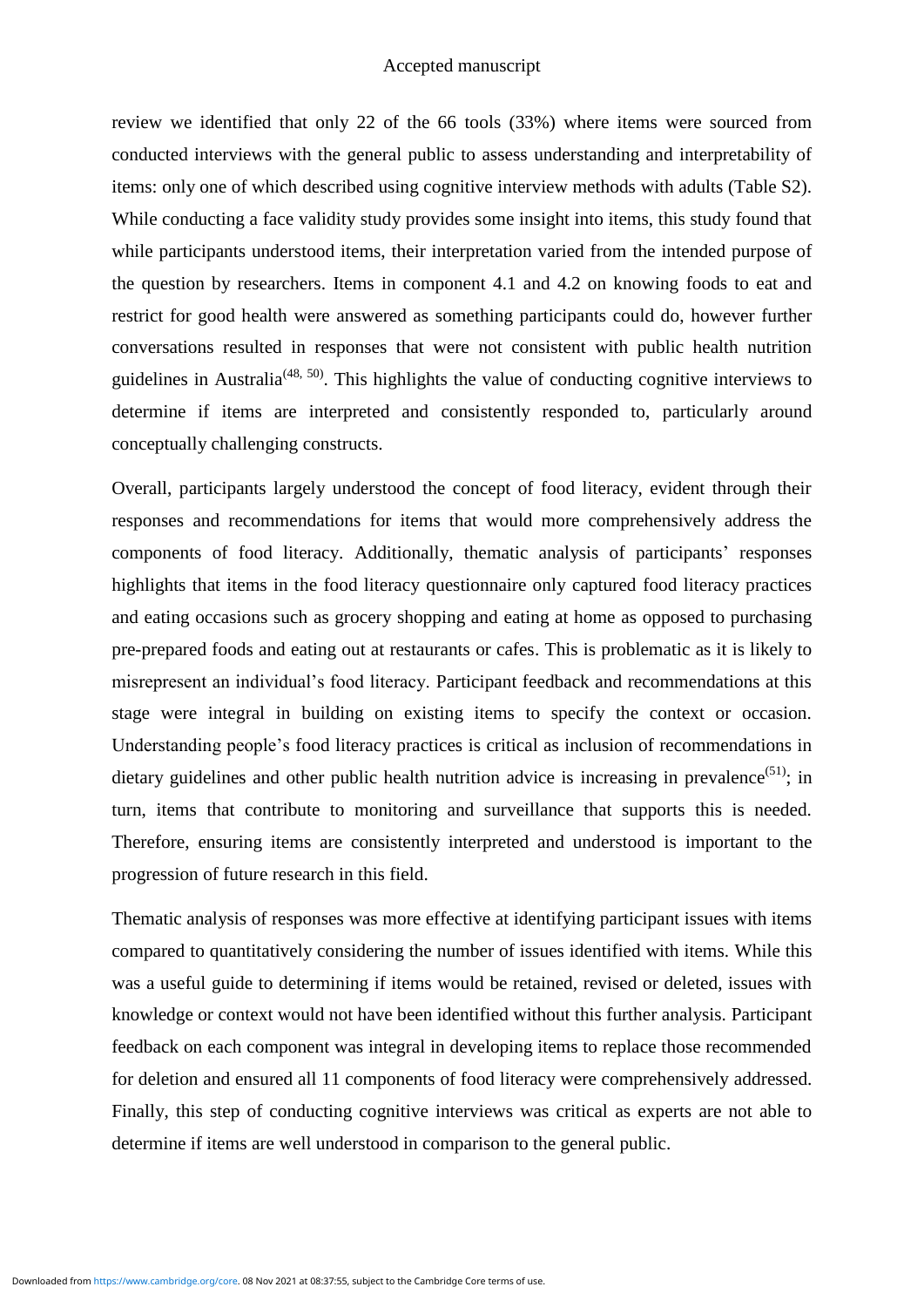#### Strengths and limitations

The strengths of this research include the use of well-established methodological approaches to cognitive interviewing, conducting thematic analysis and random allocation of participants to domains and components of food literacy. As food literacy encompasses everyday practicalities involving food<sup> $(52)$ </sup>, participants tended to describe how they enacted these behaviours and not how they reached their responses. As a result, using varying cognitive interviewing techniques were useful, specifically verbal probing, which was effective in refocusing participants to describe how they reached their response and identify issues with the items<sup>(53)</sup>. Additionally, thematic analysis of participants responses was integral in developing items that better captured food literacy practices and ensured the domains and components of food literacy were comprehensively addressed. Finally, prior to the commencement of interviews, some participants indicated they did not feel particularly knowledgeable about the domain they were allocated. This may, however, have been advantageous as having poorer perceived knowledge may have resulted in items that were more comprehensively reviewed for clarity and understanding.

Limitations of this research include the online nature of the cognitive interviews and generalisability. All interviews were conducted online due to the COVID-19 pandemic. As some participants asked to keep their cameras off, unscripted probes may have been missed during these interviews. However, these were only visual (e.g. frowning) as hesitation, rereading of items and pausing were still easily detectable via audio only. The cognitive interviews were conducted in one round, when often cognitive interviews are conducted in phases, so item issues can be addressed and approved by general public participants<sup>(54)</sup>. As items were added to the questionnaire resulting from participant feedback, additional interview phases may have been beneficial. However, for pragmatic reasons, this was not considered necessary as most participants provided suggestions to revise the wording of items prior to inclusion in the refined item pool. Despite advertisements in lower socio-economic residential Facebook groups, most participants were from higher socio-economic residential groups. This may have been due to Facebook algorithms, timing of advertisements or advertisement presentations weren't engaging across the socioeconomic spectrum<sup> $(55, 56)$ </sup>. Therefore, results may not be generalisable to all Australians or those from socioeconomically diverse backgrounds. However, items had appropriate reading ease and grade level scores, both of which improved further in refined item pool (Flesch Reading East test score = 64.9, Flesch-Kincaid Grade Level = 4.8) indicating items could be understood by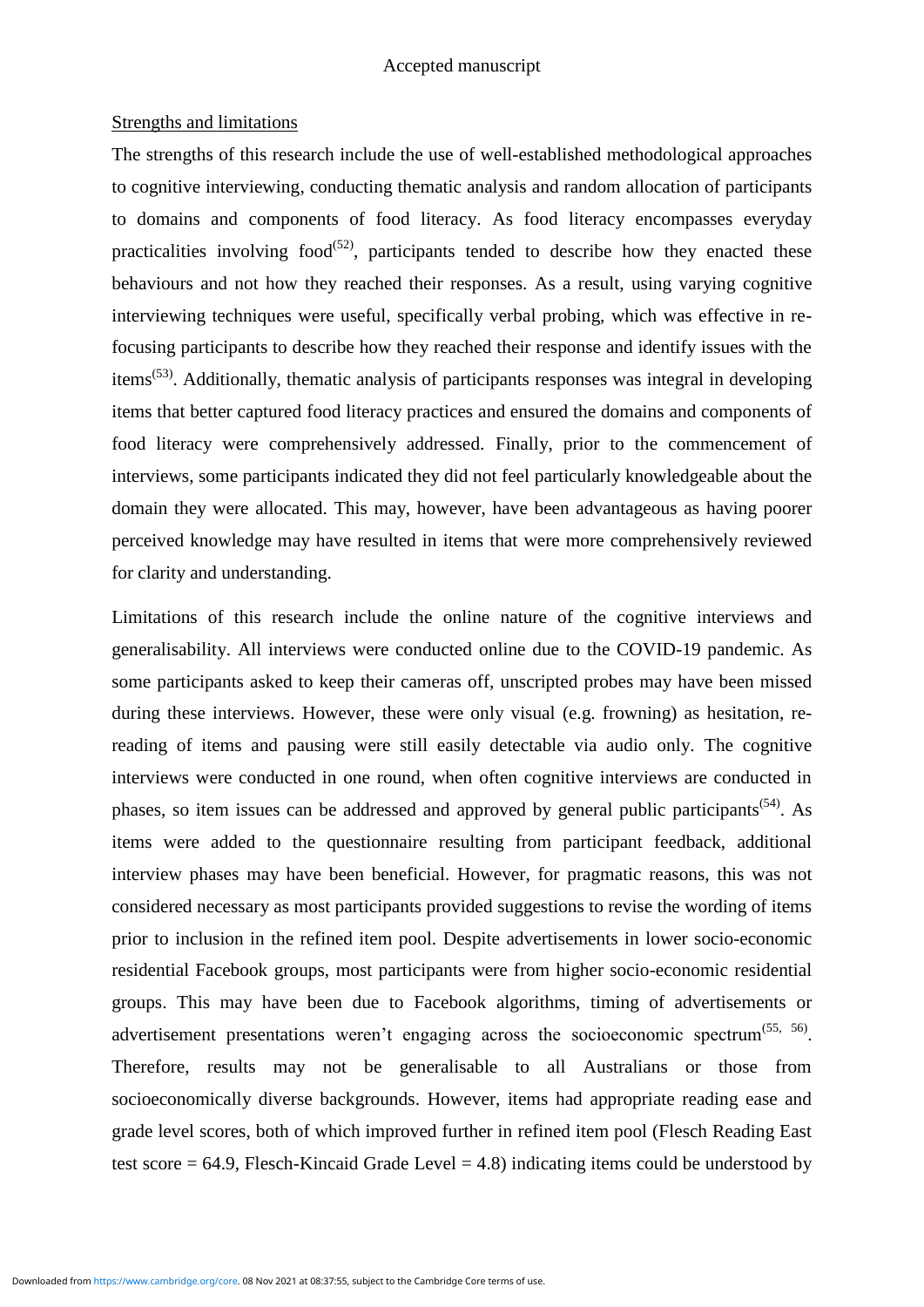a broader range of the general public<sup> $(57, 58)$ </sup>. Additionally, further validation and reliability testing of the questionnaire will be conducted using market research panels, to specifically ensure those from lower socio-economic backgrounds are represented. Finally, there may be self-selection bias as participants who responded to the advert indicated they chose to participate due to an interest in food and nutrition<sup> $(59)$ </sup>; however, this was more often mentioned by participants who identified as female, only half of the sample (55%). Overall, accessing Facebook groups ahead of time to determine optimum posting windows, increased recruitment time and interview slots may address the limitations outlined.

## **Conclusion**

Cognitive interviews provided insight into participants understanding and interpretation of items, resulting in a pool of 171-items that comprehensively assess all domains and components of the construct as described by Vidgen & Gallegos<sup>(1)</sup>. This study progresses the development toward a comprehensive, validated food literacy questionnaire. Future research includes progressing the development of a food literacy questionnaire by evaluating the psychometric properties, factor structure and reliability of the refined item pool with a diverse sample of adults for gender, age and socio-economic status.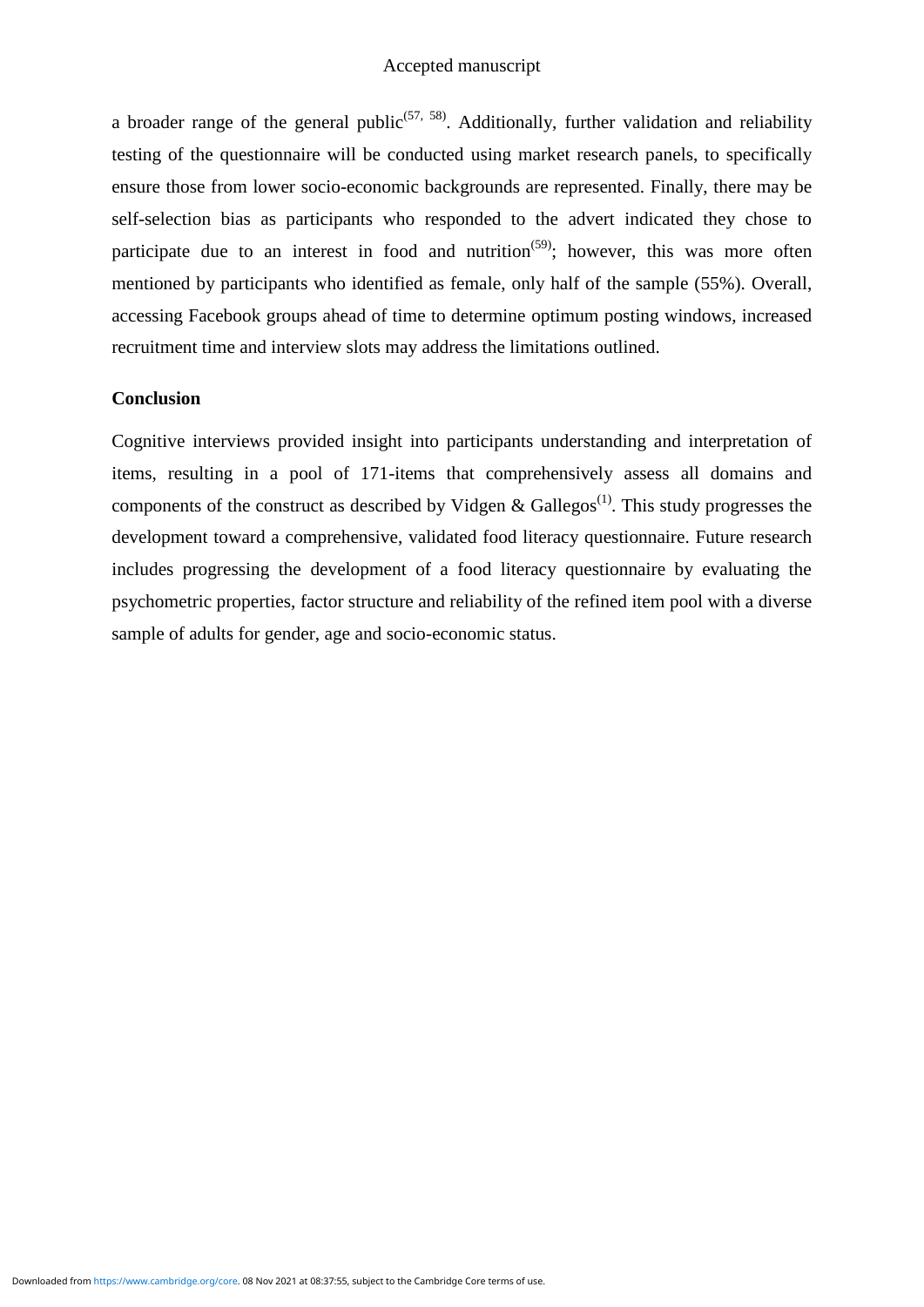# **References**

- 1. Vidgen HA & Gallegos D (2014) Defining food literacy and its components. *Appetite* **76**, 50-59.
- 2. Truman E, Lane D Elliott C (2017) Defining food literacy: A scoping review. *Appetite* **116**, 365-371.
- 3. Cullen T, Hatch J, Martin W *et al.* (2015) Food literacy: definition and framework for action. *Can J Diet Pract Res* **76**, 140-145.
- 4. Azevedo Perry E, Thomas H, Samra HR *et al.* (2017) Identifying attributes of food literacy: a scoping review. *Public Health Nutr,* **20**, 2406-2415.
- 5. Thompson C, Adams J Vidgen HA (2021) Are we closer to international consensus on the term 'food literacy'?: a systematic scoping review of its use in the academic literature (1998-2019).
- 6. Renwick K & Powell LJ (2019) Focusing on the literacy in food literacy: practice, community, and food sovereignty. *J Fam Consum Sci* **111**, 24-30.
- 7. Amouzandeh C, Fingland D Vidgen HA (2019) A scoping review of the validity, reliability and conceptual alignment of food literacy measures for adults. *Nutrients* **11**, 801-820.
- 8. Fingland D, Thompson C Vidgen HA (2020) Measuring food literacy: progressing the development of the International Food Literacy Survey using a content validity study. *Int J Environ Res Public Health* **18**, 1-17.
- 9. Andrade GC, da Costa Louzada ML, Azeredo CM *et al.* (2018) Out-of-home food consumers in Brazil: what do they eat? *Nutrients* **10**, 218.
- 10. Guthrie JF, Lin B-H Frazao E (2002) Role of food prepared away from home in the American diet, 1977-78 versus 1994-96: changes and consequences. *J Nutr Educ Behav* **34**, 140-150.
- 11. Kearney J, Hulshof K Gibney M (2001) Eating patterns–temporal distribution, converging and diverging foods, meals eaten inside and outside of the home– implications for developing FBDG. *Public Health Nutr,* **4**, 693-698.
- 12. Zang J, Luo B, Wang Y *et al.* (2018) Eating out-of-home in adult residents in Shanghai and the nutritional differences among dining places. *Nutrients* **10**, 951.
- 13. Wellard-Cole L, Jung J, Kay J *et al.* (2018) Examining the frequency and contribution of foods eaten away from home in the diets of 18-to 30-Year-Old Australians using smartphone dietary assessment (MYMeals): protocol for a cross-sectional study. *JMIR Res Protoc* **7**, e24.
- 14. Willis GB (editor) (2005) *Cognitive interviewing: A tool for improving questionnaire design.* Thousand Oaks, California: Sage Publications.
- 15. Desimone LM & Le Floch KC (2004) Are we asking the right questions? Using cognitive interviews to improve surveys in education research. *Educ Eval Policy Anal* **26**, 1-22.
- 16. Plummer-D'Amato P (2008) Focus group methodology Part 1: Considerations for design. *Int J Ther Rehabil* **15**, 69-73.
- 17. Conrad F, Blair J Tracy E (1999) Verbal reports are data! A theoretical approach to cognitive interviews. *Proceedings of the Federal Committee on Statistical Methodology Research Conference*, 11-20.
- 18. Willis GB (2005) Cognitive interviewing in practice: think-aloud, verbal probing and other techniques. In *Cognitive interviewing: a tool for improving questionnaire design London: Sage Publications*, pp. 42-63.
- 19. Izumi S, Vandermause R Benavides‐Vaello S (2013) Adapting cognitive interviewing for nursing research. *Res Nurs Health* **36**, 623-633.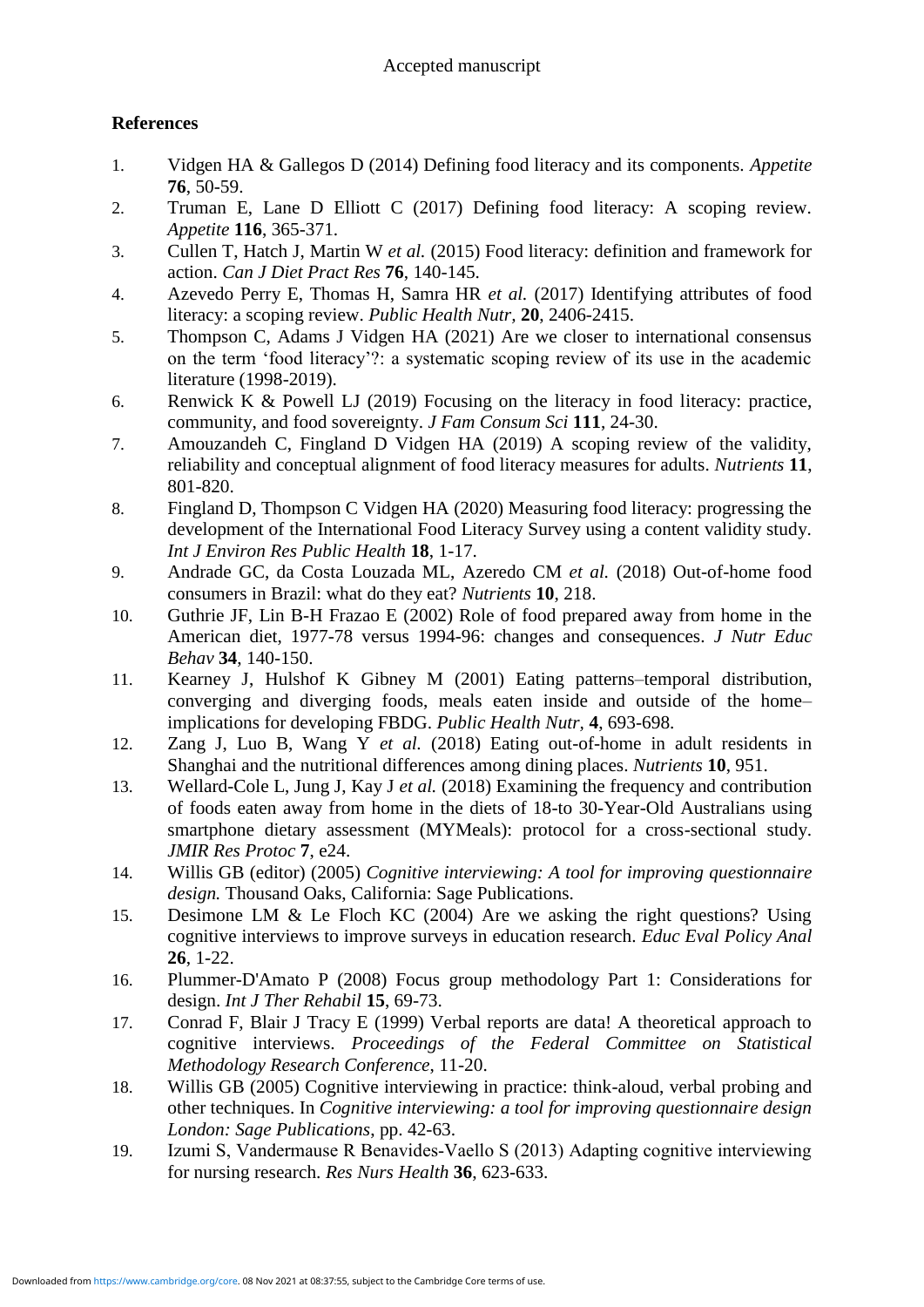- 20. Drennan J (2003) Cognitive interviewing: verbal data in the design and pretesting of questionnaires. *J Adv Nurs* **42**, 57-63.
- 21. Dietrich H & Ehrlenspiel F (2010) Cognitive interviewing: A qualitative tool for improving questionnaires in sport science. *Meas Phys Educ Exerc Sci* **14**, 51-60.
- 22. DeMuro CJ, Lewis SA, DiBenedetti DB *et al.* (2012) Successful implementation of cognitive interviews in special populations. *Expert Rev Pharcoecon Outcomes Res* **12**, 181-187.
- 23. Miller K (2003) Conducting cognitive interviews to understand question-response limitations. *Am J Health Behav* **27**, S264-S272.
- 24. Gerber E (1999) The view from anthropology: ethnography and the cognitive interview. In *Cognition and survey research*, pp. 217 [Sirken M, Herrmann D, Schechter S, Schwarz N, Tanur J and T R., editors]. New York: Wiley.
- 25. Willis GB & Artino AR (2013) What Do Our Respondents Think We're Asking? Using Cognitive Interviewing to Improve Medical Education Surveys. *J Grad Med Educ* **5**, 353-356.
- 26. Willis GB (2004) Cognitive interviewing revisited: A useful technique, in theory. In *Methods for testing and evaluating survey questionnaires*, pp. 23-43 [Presser S, Rothgeb JM, Couper MP, Lessler JT, Martin E, Martin J and S E., editors]. Hoboken, New Jersey: John Wiley & Sons.
- 27. Willis GB (2005) Cognitive interviewing in practice: think-aloud, verbal probing and other techniques. *Cognitive interviewing: a tool for improving questionnaire design London: Sage Publications*, 42-63.
- 28. Willis GB (2004) *Cognitive interviewing: A tool for improving questionnaire design*: Sage Publications.
- 29. Upadhyay UD & Lipkovich H (2020) Using online technologies to improve diversity and inclusion in cognitive interviews with young people. *BMC Med Res Methodol* **20**, 1-10.
- 30. Boateng GO, Neilands TB, Frongillo EA *et al.* (2018) Best practices for developing and validating scales for health, social, and behavioral research: a primer. *Front Public Health* **6**, 1-18.
- 31. Blair J, Conrad F, Ackermann AC *et al.* (2006) The effect of sample size on cognitive interview findings. In *Meeting of the American Association for Public Opinion Research*, pp. 4041-4046 [C Zukin, editor]. Montreal, Canada: Citeseer.
- 32. Blair J & Conrad FG (2011) Sample size for cognitive interview pretesting. *Public Opin Q* **75**, 636-658.
- 33. Nanayakkara J, Margerison C Worsley A (2018) Teachers' perspectives of a new food literacy curriculum in Australia. *Health Education*.
- 34. Ronto R, Ball L, Pendergast D *et al.* (2016) The role of home economics teachers in enhancing adolescents' food literacy to develop healthy dietary behaviours. *J HEIA,* **23**, 11-19.
- 35. World App (2021) Survey software.<https://www.keysurvey.com/> (accessed January 2021)
- 36. Zoom Video Communications (2021) Zoom. <https://zoom.us/> (accessed January 2021)
- 37. Australian Bureau of Statistics (2013) ANZSCO Australian and New Zealand Standard Classification of Occupations, 2013, Version 1.2. [https://www.abs.gov.au/AUSSTATS/abs@.nsf/DetailsPage/1220.02013,%20Version](https://www.abs.gov.au/AUSSTATS/abs@.nsf/DetailsPage/1220.02013,%20Version%201.2?OpenDocument) [%201.2?OpenDocument](https://www.abs.gov.au/AUSSTATS/abs@.nsf/DetailsPage/1220.02013,%20Version%201.2?OpenDocument) (accessed December 2020)
- 38. Australian Bureau of Statistics (2016) Census Household Form. [https://www.abs.gov.au/ausstats/abs@.nsf/Lookup/2901.0Main%20Features802016/](https://www.abs.gov.au/ausstats/abs@.nsf/Lookup/2901.0Main%20Features802016/%24FILE/2016%20Census%20Sample%20Household%20Form.pdf)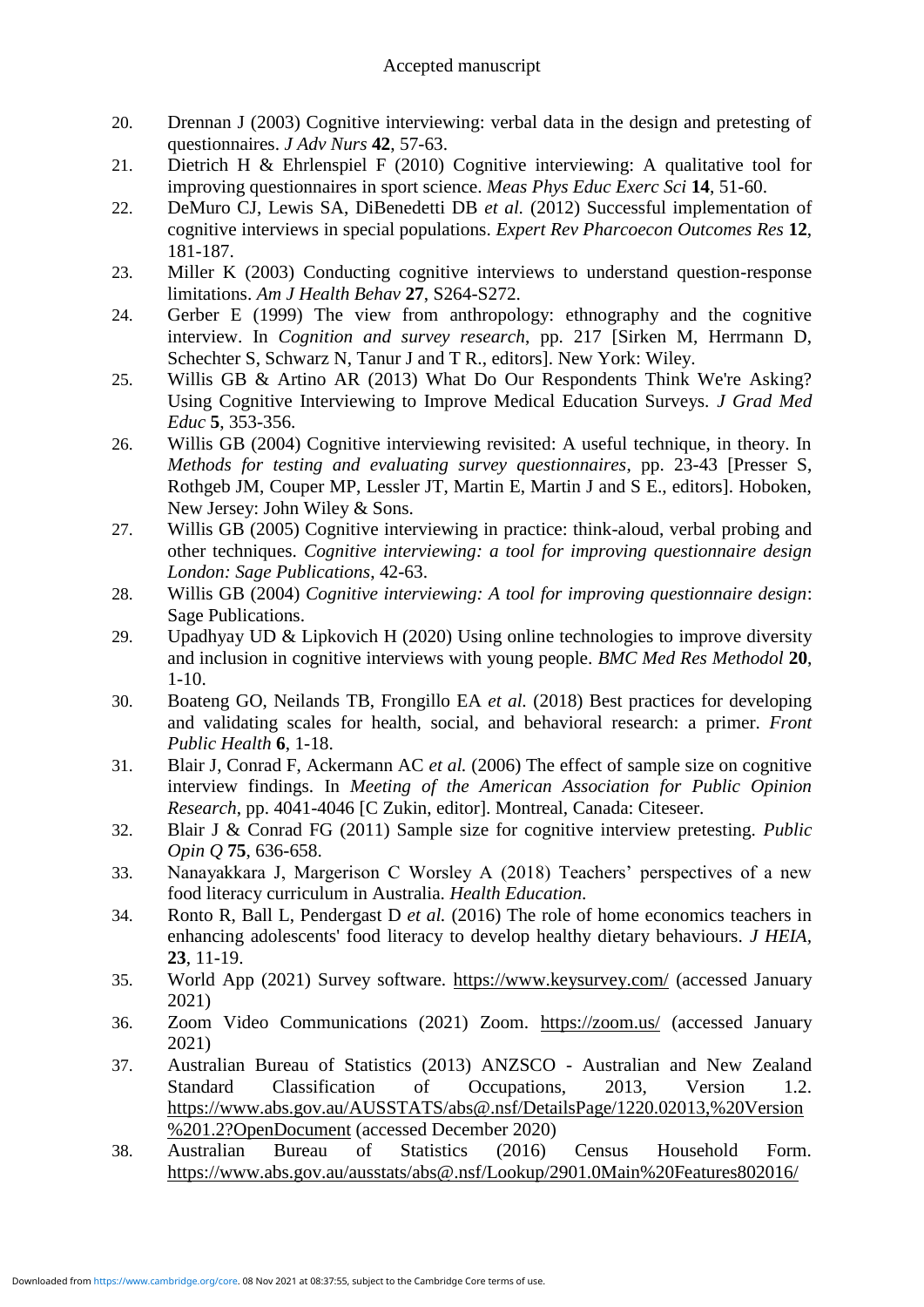%24FILE/2016%20Census%20Sample%20Household%20Form.pdf (accessed December 2020)

- 39. Australian Bureau of Statistics (2018) Census of Population and Housing: Socio-Economic Indexes for Areas (SEIFA), Australia, 2016. [https://www.abs.gov.au/AUSSTATS/abs@.nsf/DetailsPage/2033.0.55.0012016?Open](https://www.abs.gov.au/AUSSTATS/abs@.nsf/DetailsPage/2033.0.55.0012016?OpenDocument) [Document](https://www.abs.gov.au/AUSSTATS/abs@.nsf/DetailsPage/2033.0.55.0012016?OpenDocument) (accessed December 2020)
- 40. Fingland D, Thompson C Vidgen HA (2020) Measuring food literacy: progressing the development of the International Food Literacy Survey using a content validity study. *Int J Environ Res Public Health*, 1-17.
- 41. Microsoft (2021) Flesch Reading Ease test. [https://support.microsoft.com/en](https://support.microsoft.com/en-us/topic/get-your-document-s-readability-and-level-statistics-85b4969e-e80a-4777-8dd3-f7fc3c8b3fd2?ui=en-us&rs=en-us&ad=us#__toc342546557)[us/topic/get-your-document-s-readability-and-level-statistics-85b4969e-e80a-4777-](https://support.microsoft.com/en-us/topic/get-your-document-s-readability-and-level-statistics-85b4969e-e80a-4777-8dd3-f7fc3c8b3fd2?ui=en-us&rs=en-us&ad=us#__toc342546557) [8dd3-f7fc3c8b3fd2?ui=en-us&rs=en-us&ad=us#\\_\\_toc342546557](https://support.microsoft.com/en-us/topic/get-your-document-s-readability-and-level-statistics-85b4969e-e80a-4777-8dd3-f7fc3c8b3fd2?ui=en-us&rs=en-us&ad=us#__toc342546557) (accessed March 2021)
- 42. Microsoft (2021) Flesch-Kincaid Grade Level test. [https://support.microsoft.com/en](https://support.microsoft.com/en-us/topic/get-your-document-s-readability-and-level-statistics-85b4969e-e80a-4777-8dd3-f7fc3c8b3fd2?ui=en-us&rs=en-us&ad=us#__toc342546558)[us/topic/get-your-document-s-readability-and-level-statistics-85b4969e-e80a-4777-](https://support.microsoft.com/en-us/topic/get-your-document-s-readability-and-level-statistics-85b4969e-e80a-4777-8dd3-f7fc3c8b3fd2?ui=en-us&rs=en-us&ad=us#__toc342546558) [8dd3-f7fc3c8b3fd2?ui=en-us&rs=en-us&ad=us#\\_\\_toc342546558](https://support.microsoft.com/en-us/topic/get-your-document-s-readability-and-level-statistics-85b4969e-e80a-4777-8dd3-f7fc3c8b3fd2?ui=en-us&rs=en-us&ad=us#__toc342546558) (accessed March 2021)
- 43. Microsoft (2021) Microsoft Powerpoint. [https://www.microsoft.com/en-au/microsoft-](https://www.microsoft.com/en-au/microsoft-365/powerpoint)[365/powerpoint](https://www.microsoft.com/en-au/microsoft-365/powerpoint) (accessed March 2021)
- 44. QSR International (2021) NVivo. [https://www.qsrinternational.com/nvivo-qualitative](https://www.qsrinternational.com/nvivo-qualitative-data-analysis-software/home)[data-analysis-software/home](https://www.qsrinternational.com/nvivo-qualitative-data-analysis-software/home) (accessed January 2021)
- 45. Conrad F & Blair J (1996) From impressions to data: Increasing the objectivity of cognitive interviews. *Proceedings of the section on survey research methods, annual meetings of the American Statistical Association* **1**.
- 46. Knafl K, Deatrick J, Gallo A *et al.* (2007) The analysis and interpretation of cognitive interviews for instrument development. *Res Nurs Health* **30**, 224-234.
- 47. Arunan I & Crawford RH (2021) Greenhouse gas emissions associated with food packaging for online food delivery services in Australia. *Resour Conserv Recycl* **168**, e105299.
- 48. National Health and Medical Research Council (2013) The Guidelines. <https://www.eatforhealth.gov.au/guidelines> (accessed December 2020)
- 49. National Health and Medical Research Council (2011) A review of the evidence to address targeted questions to inform the revision of the Australian Dietary Guidelines. [https://www.eatforhealth.gov.au/sites/default/files/content/The%20Guidelines/n55d\\_d](https://www.eatforhealth.gov.au/sites/default/files/content/The%20Guidelines/n55d_dietary_guidelines_evidence_report_2011.pdf) [ietary\\_guidelines\\_evidence\\_report\\_2011.pdf](https://www.eatforhealth.gov.au/sites/default/files/content/The%20Guidelines/n55d_dietary_guidelines_evidence_report_2011.pdf) (accessed December 2020)
- 50. National Health and Medical Research Council (2013) Australian Guide to Healthy Eating. <https://www.eatforhealth.gov.au/guidelines/australian-guide-healthy-eating> (accessed December 2020)
- 51. Government of Canada (2021) Canada's Dietary Guidelines Section 3 Importance of food skills. [https://food-guide.canada.ca/en/guidelines/section-3-importance-food](https://food-guide.canada.ca/en/guidelines/section-3-importance-food-skills/)[skills/](https://food-guide.canada.ca/en/guidelines/section-3-importance-food-skills/) (accessed May 2021)
- 52. Vidgen HA (2014) Food literacy: what is it and does it influence what we eat? PhD Thesis, Queensland University of Technology.
- 53. Beatty PC & Willis GB (2007) Research synthesis: The practice of cognitive interviewing. *Public Opin Q* **71**, 287-311.
- 54. Peterson CH, Peterson NA Powell KG (2017) Cognitive interviewing for item development: Validity evidence based on content and response processes. *Meas Eval Couns Dev* **50**, 217-223.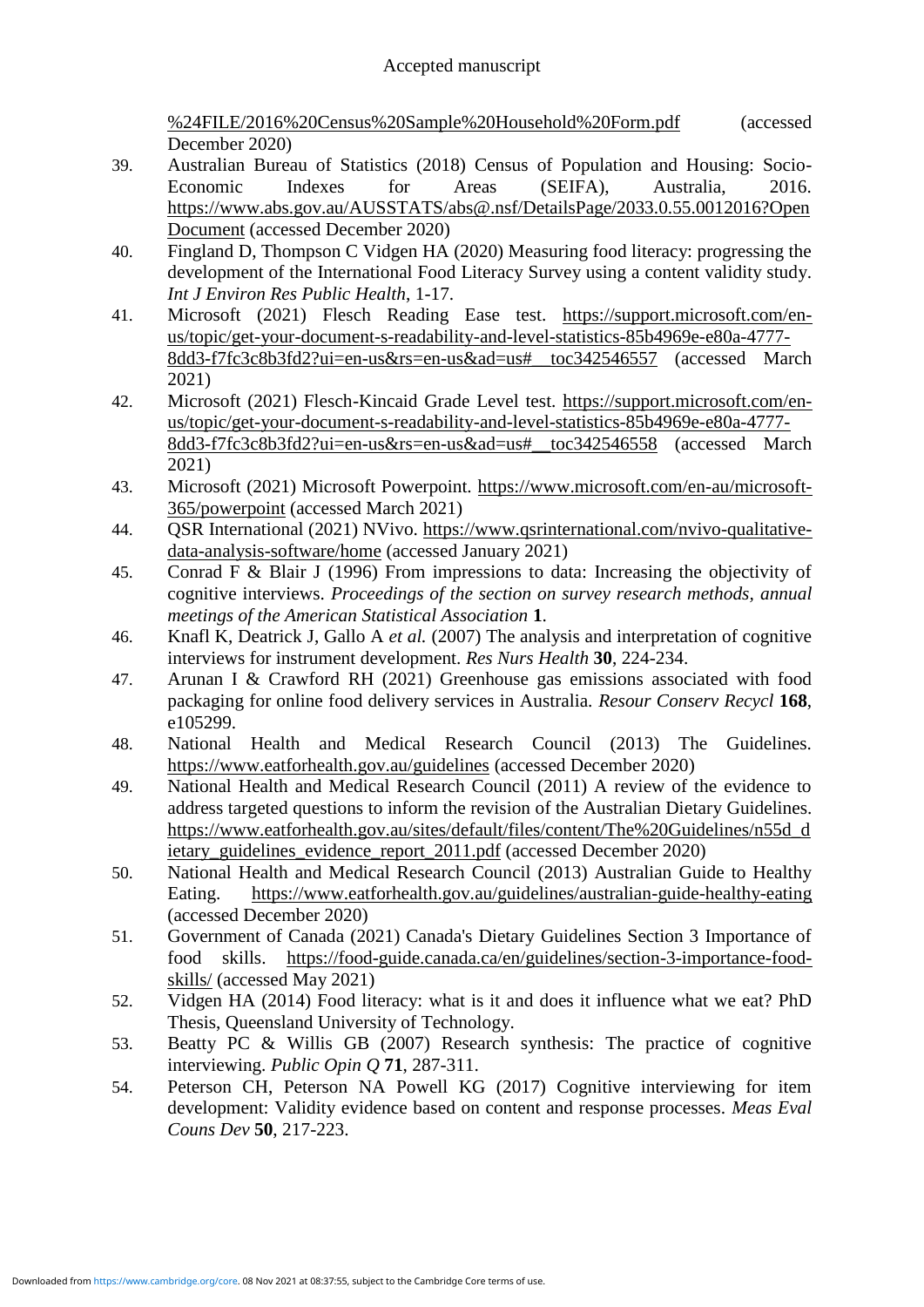- 55. Arigo D, Pagoto S, Carter-Harris L *et al.* (2018) Using social media for health research: Methodological and ethical considerations for recruitment and intervention delivery. *Digit Health* **4**, 2055207618771757.
- 56. Maher C, Ryan J, Kernot J *et al.* (2016) Social media and applications to health behavior. *Curr Opin Psychol* **9**, 50-55.
- 57. Begley A, Paynter E, Butcher LM *et al.* (2019) Identifying participants who would benefit the most from an adult food-literacy program. *Int J Environ Res Public Health* **16**, 1272.
- 58. Begley A, Paynter E, Butcher LM *et al.* (2019) Effectiveness of an adult food literacy program. *Nutrients* **11**, 797.
- 59. Lavrakas PJ (editor) (2008) *Encyclopedia of Survey Research Methods.* Thousand Oaks, California: Sage Research Methods.
- 60. Australian Bureau of Statistics (2013) ANZSCO Australian and New Zealand Standard Classification of Occupations, 2013, Version 1.2. [https://www.abs.gov.au/AUSSTATS/abs@.nsf/DetailsPage/1220.02013,%20Version](https://www.abs.gov.au/AUSSTATS/abs@.nsf/DetailsPage/1220.02013,%20Version%201.2?OpenDocument) [%201.2?OpenDocument](https://www.abs.gov.au/AUSSTATS/abs@.nsf/DetailsPage/1220.02013,%20Version%201.2?OpenDocument)
- 61. Australian Bureau of Statistics (2018) Census of Population and Housing: Socio-Economic Indexes for Areas (SEIFA), Australia, 2016. [https://www.abs.gov.au/AUSSTATS/abs@.nsf/DetailsPage/2033.0.55.0012016?Open](https://www.abs.gov.au/AUSSTATS/abs@.nsf/DetailsPage/2033.0.55.0012016?OpenDocument) [Document](https://www.abs.gov.au/AUSSTATS/abs@.nsf/DetailsPage/2033.0.55.0012016?OpenDocument)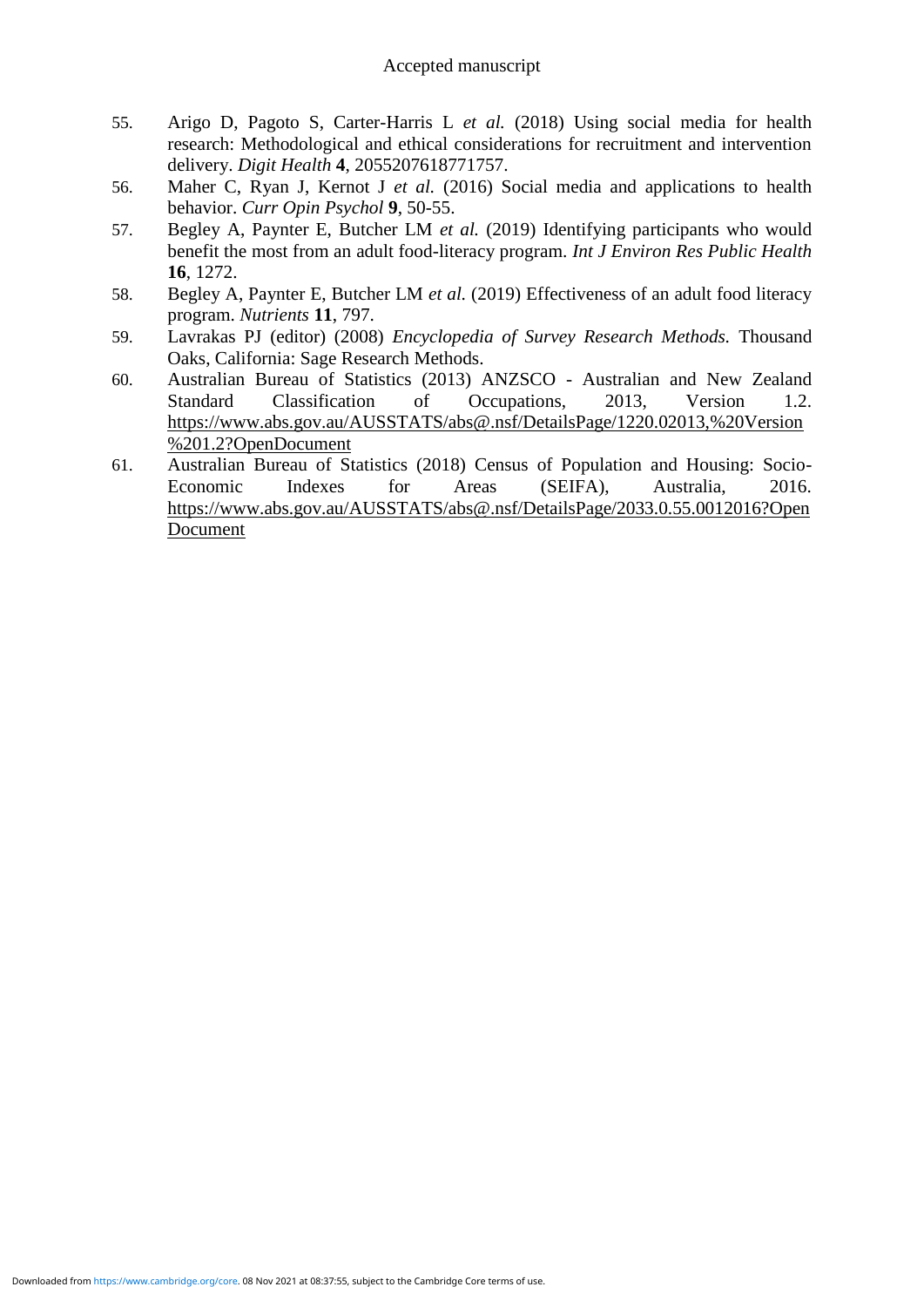## **Figures and Tables**



Figure 1 Domains and components of food literacy by Vidgen & Gallegos<sup>(1)</sup>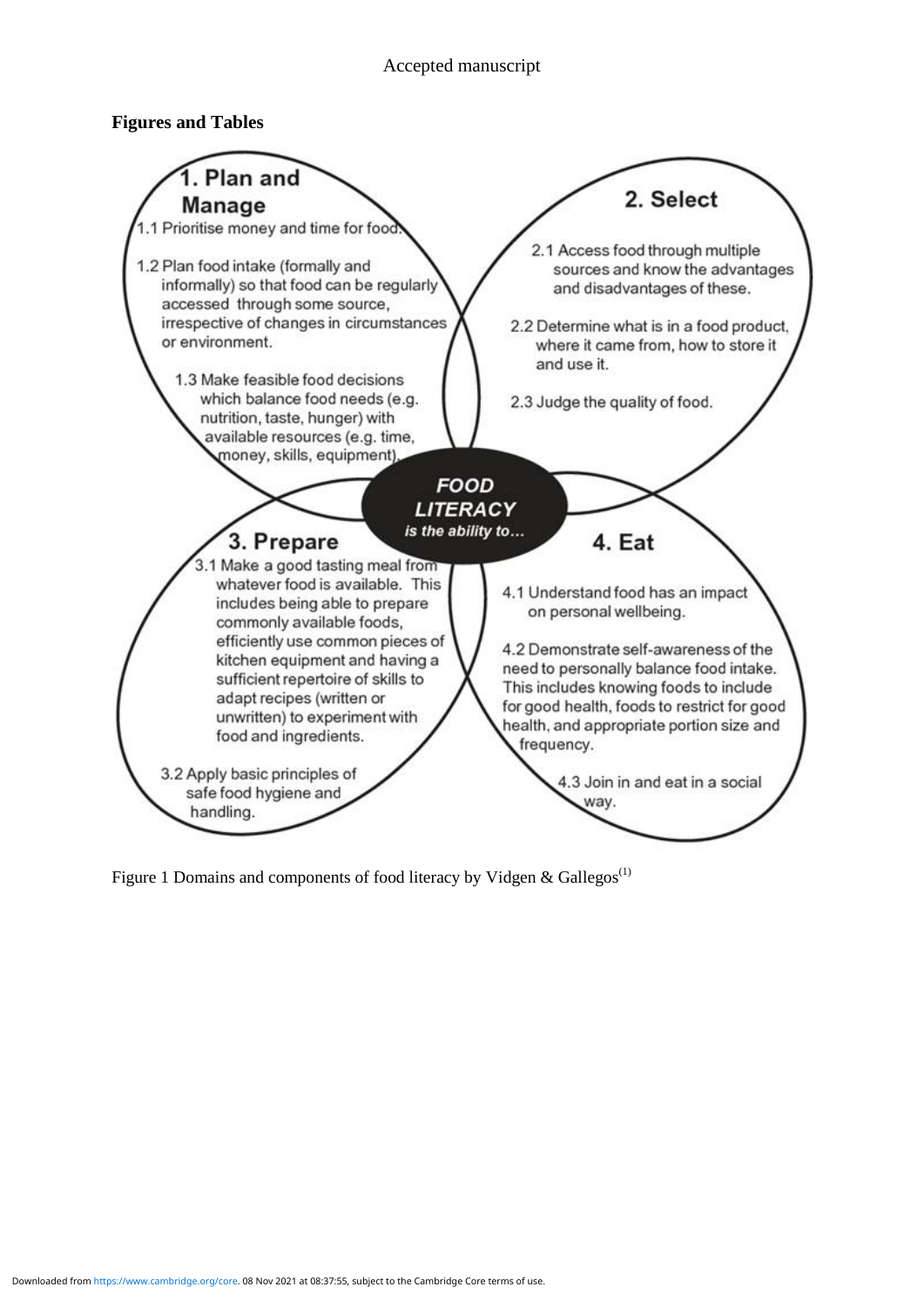Table 1 Verbal probes used in food literacy cognitive interviews<sup>(25, 28)</sup>

| Type of cognitive | Example: Q3, Component 1.1                                                           |
|-------------------|--------------------------------------------------------------------------------------|
| probe             | (I try to purchase a variety of different types of food, even if it costs more)      |
| Comprehension,    | What does the term 'variety' mean to you?                                            |
| interpretation    |                                                                                      |
| Paraphrasing      | Can you repeat the question in your own words?                                       |
| Confidence        | How sure are you that you purchase a variety of different types of food, even if it  |
| judgement         | costs more?                                                                          |
| Recall            | How do you remember that you purchase a variety of foods? How did you come up        |
|                   | with your answer?                                                                    |
| Specific          | Why do you say you think that you purchase a variety of foods even if it costs more? |
| General           | Was that easy or hard to answer? I noticed that you hesitated; tell me what you were |
|                   | thinking? Could you tell me more about that?                                         |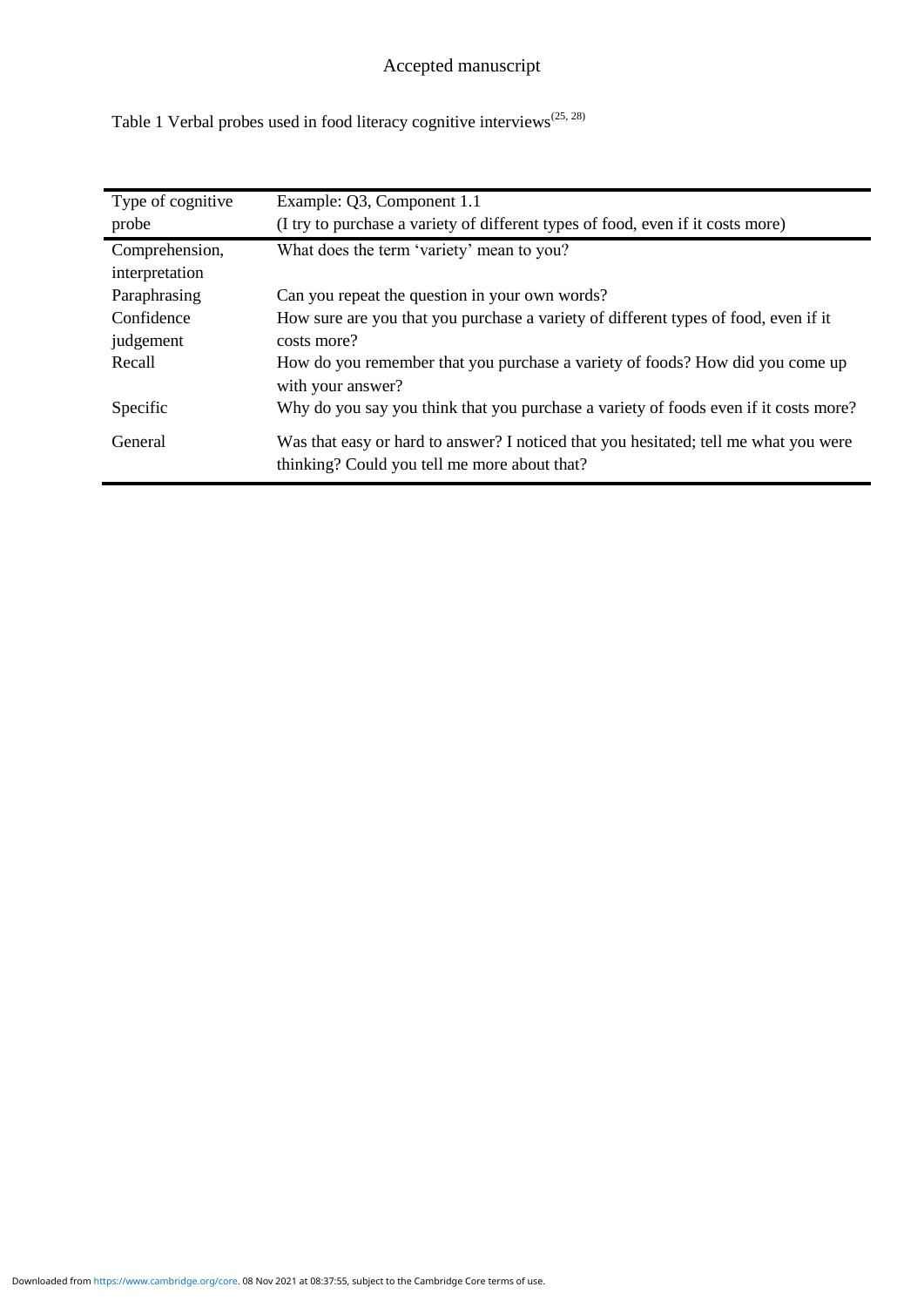| Table 2 Demographics characteristics of study participants $(n=20)$ |  |  |
|---------------------------------------------------------------------|--|--|
|                                                                     |  |  |

|                                                        | Study participants (n=20) | $\%$ |
|--------------------------------------------------------|---------------------------|------|
|                                                        |                           |      |
| Gender                                                 |                           |      |
| Male                                                   | 09                        | 45   |
| Female                                                 | 11                        | 55   |
| Age                                                    |                           |      |
| 20-29                                                  | 11                        | 55   |
| 30-39                                                  | 01                        | 05   |
| 40-49                                                  | 02                        | 10   |
| 50-59                                                  | 02                        | 10   |
| 60-69                                                  | 03                        | 15   |
| 70-79                                                  | 01                        | 05   |
| <b>Highest level of education</b>                      |                           |      |
| Secondary/high school equivalent                       | 05                        | 25   |
| Trade or other certificate                             | 04                        | 20   |
| Diploma                                                | 07                        | 35   |
| Degree                                                 | 04                        | 20   |
| Post-graduate degree                                   | $00\,$                    | 00   |
| <b>Job Classifications</b> *                           |                           |      |
| Managers                                               | 04                        | 20   |
| Professionals                                          | 02                        | 10   |
| Technicians and trades workers                         | 02                        | 10   |
| Community and personal service workers                 | 04                        | 20   |
| Clerical and administrative workers                    | 02                        | 10   |
| Sale workers                                           | 01                        | 05   |
| Not in the workforce (student, retired)                | 03                        | 15   |
| Socio-economic advantage and disadvantage <sup>†</sup> |                           |      |
| 1 (most disadvantaged)                                 | 01                        | 05   |
| $\mathfrak{2}$                                         | $00\,$                    | 00   |
| 3                                                      | 00                        | 00   |
| 4                                                      | 00                        | 00   |
| 5                                                      | $00\,$                    | 00   |
| 6                                                      | 02                        | 20   |
| 7                                                      | 01                        | 05   |
| 8                                                      | 01                        | 05   |
| 9                                                      | 04                        | 20   |
| 10 (most advantaged)                                   | 11                        | 55   |

\*Determined using the ABS Australian & New Zealand Standard Classification of Occupations,  $2013^{(60)}$ . <sup>†</sup>Australian Bureau of Statistics (ABS) postal area code by indexes for Australia (SEIFA)<sup>(61)</sup>. An area with a high score on this index has a relatively high incidence of advantage and a relatively low incidence of disadvantage.